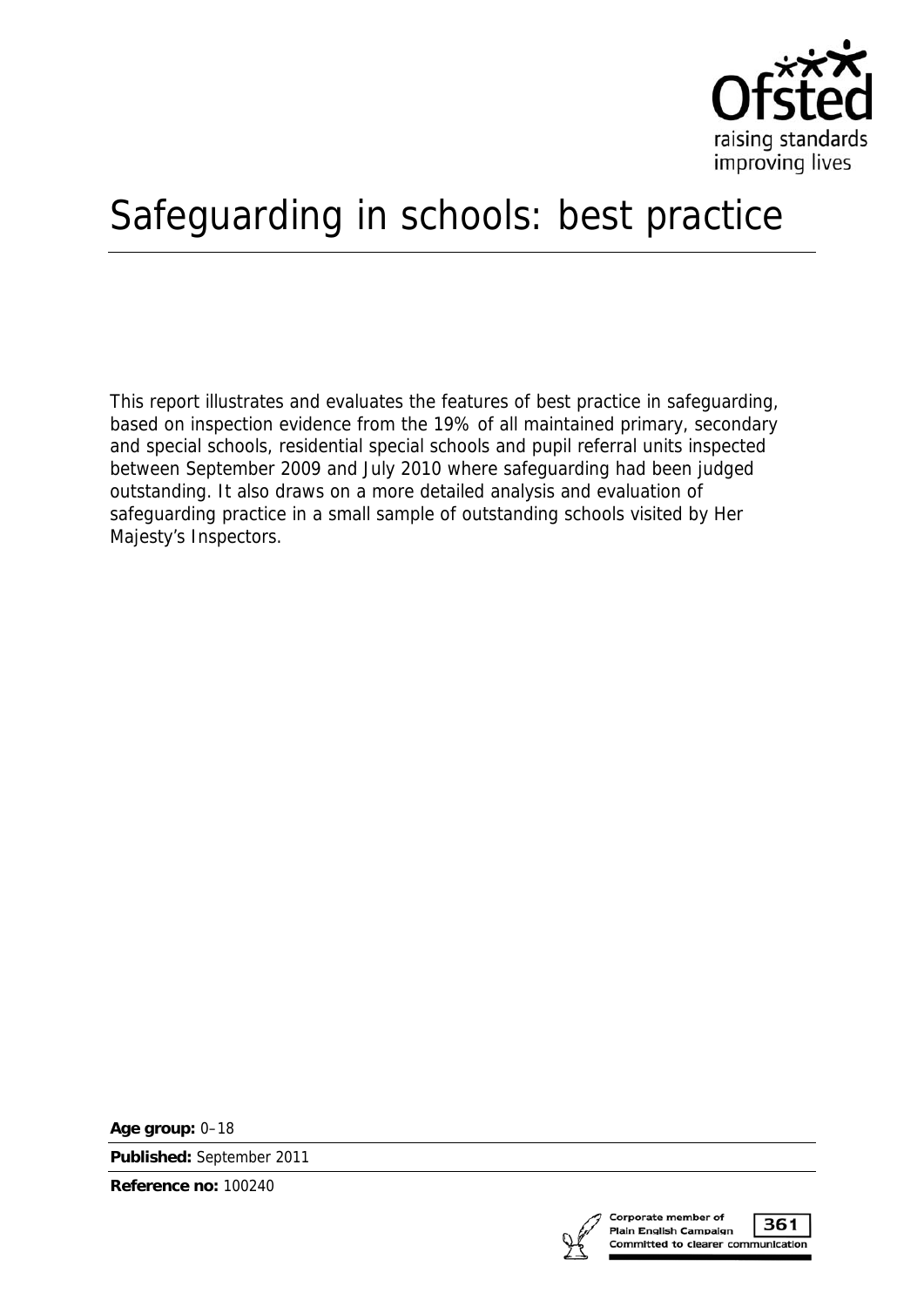The Office for Standards in Education, Children's Services and Skills (Ofsted) regulates and inspects to achieve excellence in the care of children and young people, and in education and skills for learners of all ages. It regulates and inspects childcare and children's social care, and inspects the Children and Family Court Advisory Support Service (Cafcass), schools, colleges, initial teacher training, work-based learning and skills training, adult and community learning, and education and training in prisons and other secure establishments. It assesses council children's services, and inspects services for looked after children, safeguarding and child protection.

If you would like a copy of this document in a different format, such as large print or Braille, please telephone 0300 123 1231, or email enquiries@ofsted.gov.uk.

You may reuse this information (not including logos) free of charge in any format or medium, under the terms of the Open Government Licence. To view this licence, visit www.nationalarchives.gov.uk/doc/open-government-licence/, write to the Information Policy Team, The National Archives, Kew, London TW9 4DU, or email: psi@nationalarchives.gsi.gov.uk.

This publication is available at www.ofsted.gov.uk/resources/100240

To receive regular email alerts about new publications, including survey reports and school inspection reports, please visit our website and go to 'Subscribe'.

Piccadilly Gate Store Street Manchester M1 2WD

T: 0300 123 1231 Textphone: 0161 618 8524 E: enquiries@ofsted.gov.uk W: www.ofsted.gov.uk

No. 100240 © Crown copyright 2011

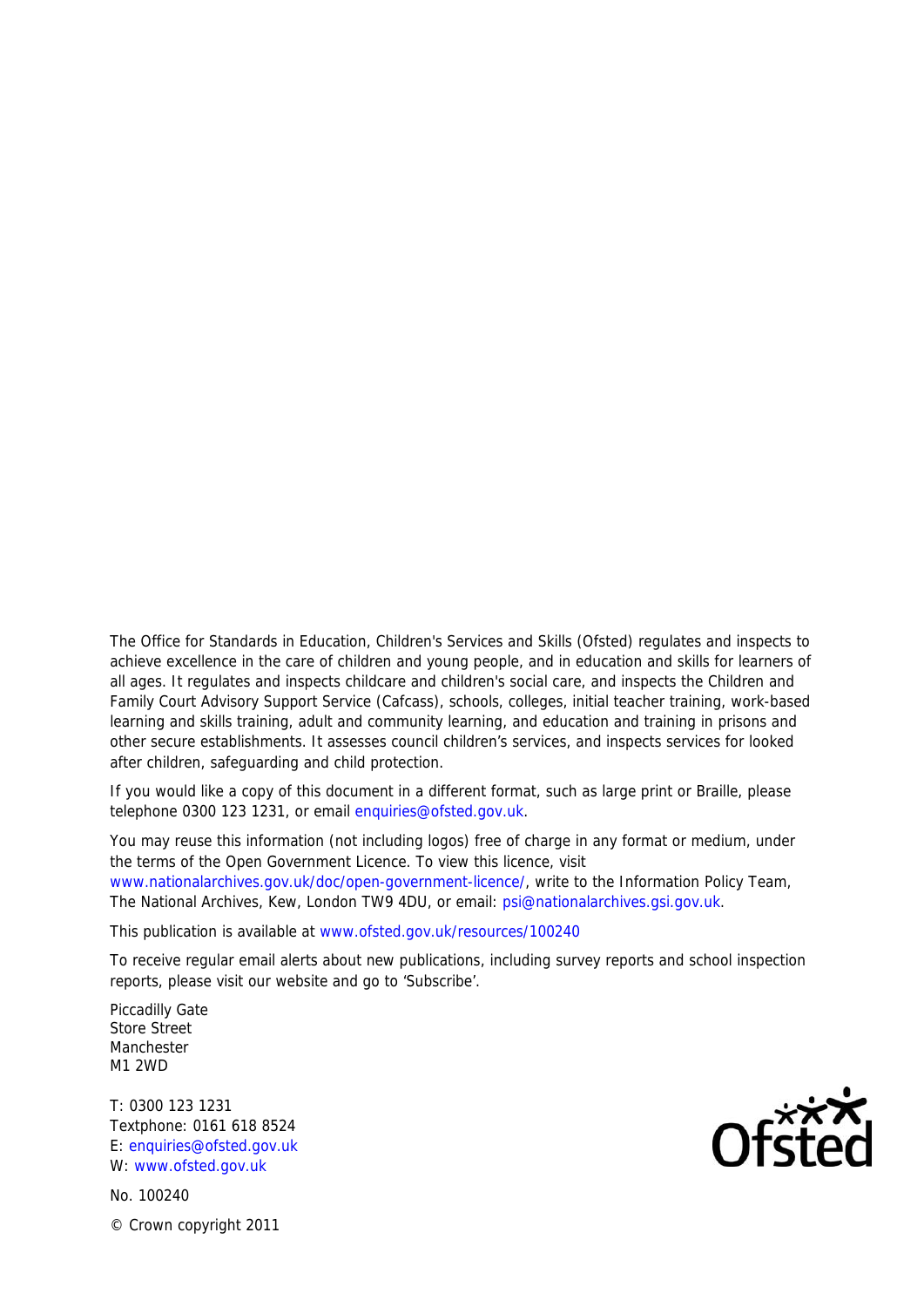# **Contents**

| <b>Introduction</b>                                       | 4  |
|-----------------------------------------------------------|----|
| Safeguarding: a definition                                | 5  |
| The national picture                                      | 6  |
| Key features of outstanding practice                      | 7  |
| The leadership and management of safeguarding             | 8  |
| Recruitment and the suitability of staff and other adults | 10 |
| <b>Training to safeguard learners</b>                     | 11 |
| Keeping the school's environment safe                     | 13 |
| <b>Child protection</b>                                   | 14 |
| <b>Health and safety</b>                                  | 16 |
| Promoting safeguarding through teaching and learning      | 19 |
| <b>Notes</b>                                              | 23 |
| <b>Further information</b>                                | 23 |
| <b>Annex A</b>                                            | 24 |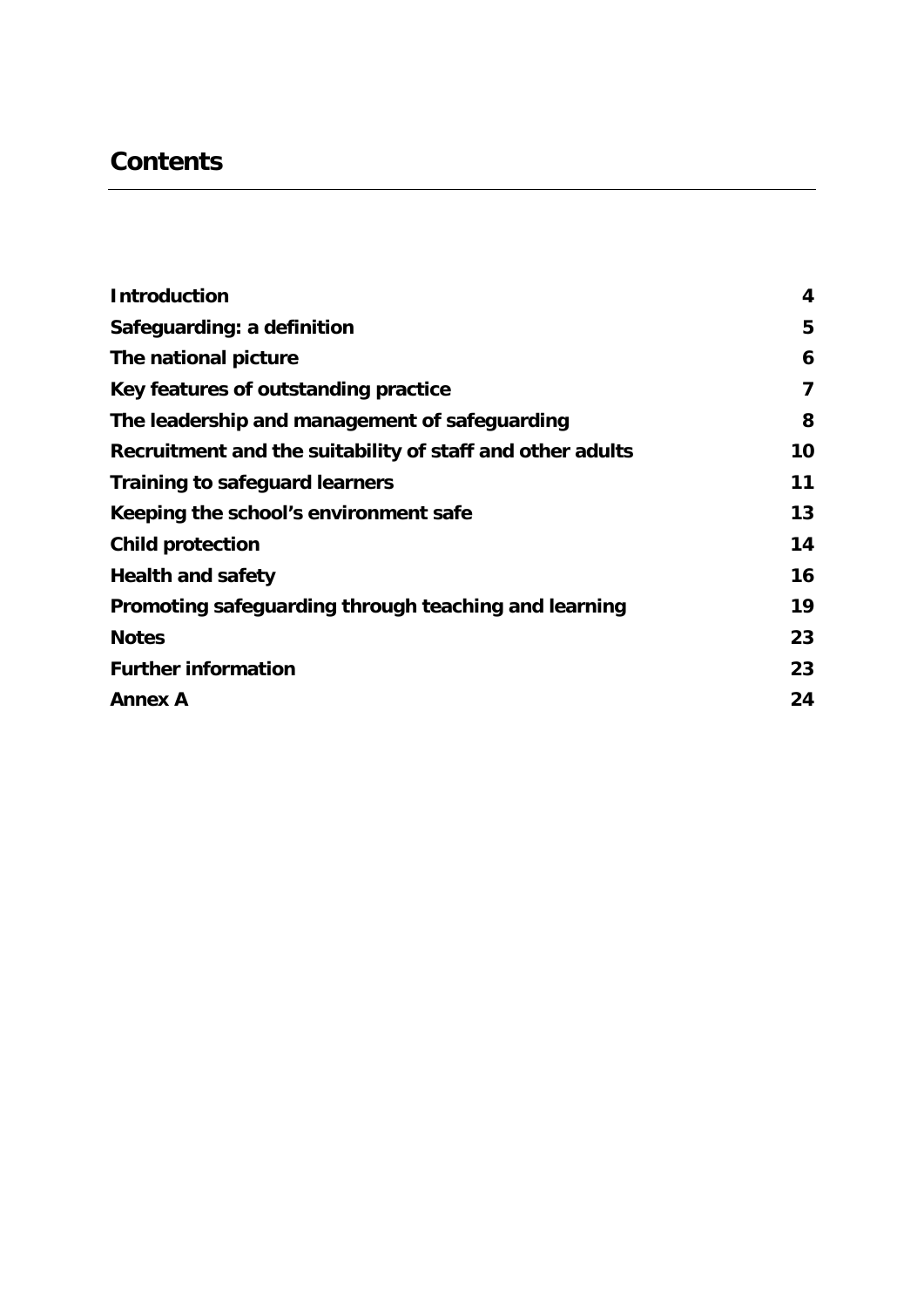

# <span id="page-3-0"></span>**Introduction**

Improvements in safeguarding have been rapid and widespread in recent years, and nearly all schools now give an appropriately high priority to getting their safeguarding procedures right. In her commentary on the findings set out in Ofsted's 2009/10 Annual Report, Her Majesty's Chief Inspector wrote:

> 'Safeguarding…is an issue addressed not only with increasing sureness by those responsible for keeping children and learners safe, but one felt keenly by those most vulnerable to harm and neglect. $1$

There can be no issue of greater importance to parents and carers, or to schools, than the safety of their children; safeguarding remains high on Ofsted's agenda and will continue to do so. The purpose of this good practice report is to identify the features of exceptionally good safeguarding.

There is no reason why good practice in safeguarding should not be a feature of every school; the practice described here is replicable – with a sensible awareness of the local context – in every school. It complies with requirements and often moves beyond them; it is not seen as a burden but as a reasonable and essential part of the fabric of the school; it pays attention to the meticulous and systematic implementation of policies and routines; it involves every member of the school community in some way; and it has a sharp eye on the particular circumstances and needs of all pupils, especially the most vulnerable.

Inspection and regulation have helped to focus minds on the need to ensure that all appropriate steps have been taken to guarantee and promote children's safety. This report seeks to distil the best practice seen in the best schools – the 19% of schools which were judged to be outstanding in their safeguarding procedures in 2009/10. It addresses the question: 'What can schools with some way to go learn from the best?' Evidence from this group of schools has been augmented with more detailed evidence taken from a small sample of schools visited by HMI with a view to investigating further the features of successful practice in effective schools.

Given the high priority afforded to the safety of children and young people and the considerable media interest in Ofsted's role in protecting children, almost inevitably 'scare stories' emerge from time to time about the inspection of safeguarding.

The key word for both inspectors and providers in the area of safeguarding is 'reasonable', and it is around the interpretation of 'reasonable' that a mythology has emerged. The record can be set straight. Ofsted does not require schools to build walls around play areas; it does not expect schools to seek Criminal Records Bureau checks on casual visitors to schools, including parents; it does not judge a school to

<span id="page-3-1"></span><sup>&</sup>lt;sup>1</sup> The Annual Report of Her Majesty's Chief Inspector of Education, Children's Services and Skills 2009/10, Ofsted, [www.ofsted.gov.uk/resources/annual-report-of-her-majestys-chief-inspector-of](http://www.ofsted.gov.uk/resources/annual-report-of-her-majestys-chief-inspector-of-education-childrens-services-and-skills-200910)[education-childrens-services-and-skills-200910.](http://www.ofsted.gov.uk/resources/annual-report-of-her-majestys-chief-inspector-of-education-childrens-services-and-skills-200910)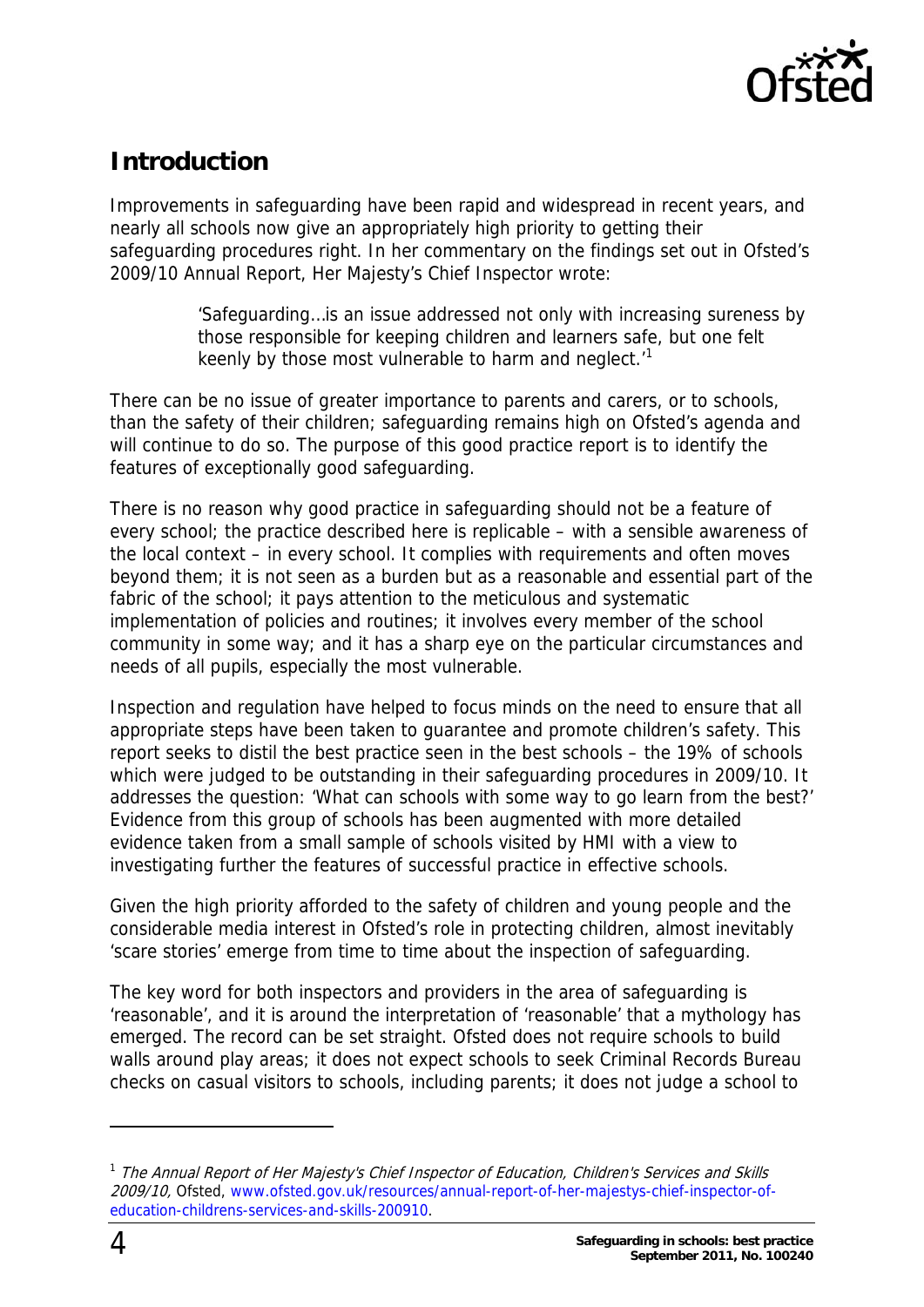

be inadequate because of minor administrative errors, or because an inspector's ID was not checked. Ofsted does not try to 'catch schools out'.

The schools which were involved in the survey are listed at the end of this report and each has confirmed its willingness to be contacted and to share its good practice with others.

#### <span id="page-4-0"></span>**Safeguarding: a definition**

- 1. Ofsted adopts the definition of safeguarding used in the Children Act 2004 and in the Department for Education and Skills (now DfE) guidance document Working together to safeguard children, which focuses on safeguarding and promoting children's and learners' welfare. $^2$  $^2$  This can be summarised as:
	- **P** protecting children and learners from maltreatment
	- **P** preventing impairment of children's and learners' health or development
	- ensuring that children and learners are growing up in circumstances consistent with the provision of safe and effective care
	- undertaking that role so as to enable those children and learners to have optimum life chances and to enter adulthood successfully.
- 2. Two key inspection issues follow from this definition:
	- $\blacksquare$  the effectiveness of settings and services in taking reasonable steps to ensure that children and learners are safe
	- $\blacksquare$  the effectiveness of settings and services in helping to ensure that children and learners feel safe.
- 3. Governing bodies of maintained schools and local authorities must comply with the Education Act 2002 (section 175) and have regard to guidance issued by the Secretary of State. The DfES (now DfE) guidance Safeguarding children and safer recruitment in education, makes it clear that schools must provide a safe environment and take action to identify and protect any children or young people who are at risk of significant harm.<sup>[3](#page-4-2)</sup> Schools are required to prevent unsuitable people from working with children and young people; to promote safe practice and challenge unsafe practice; to ensure that staff receive the necessary training for their roles; and to work in partnership with other agencies providing services for children and young people. Local authorities have a duty to provide model policies and procedures on all aspects of safeguarding and to ensure that schools are aware of, and comply with, their

<span id="page-4-1"></span><sup>&</sup>lt;sup>2</sup> Working together to safeguard children, Department for Education and Skills, 2006;

<span id="page-4-2"></span>[www.education.gov.uk/publications/standard/publicationDetail/Page1/WT2006](https://www.education.gov.uk/publications/standard/publicationDetail/Page1/WT2006).<br><sup>3</sup> Safeguarding children and safer recruitment in education, Department for Education and Skills, 2006; [www.education.gov.uk/publications/standard/publicationdetail/page1/DFES-04217-2006](http://www.education.gov.uk/publications/standard/publicationdetail/page1/DFES-04217-2006).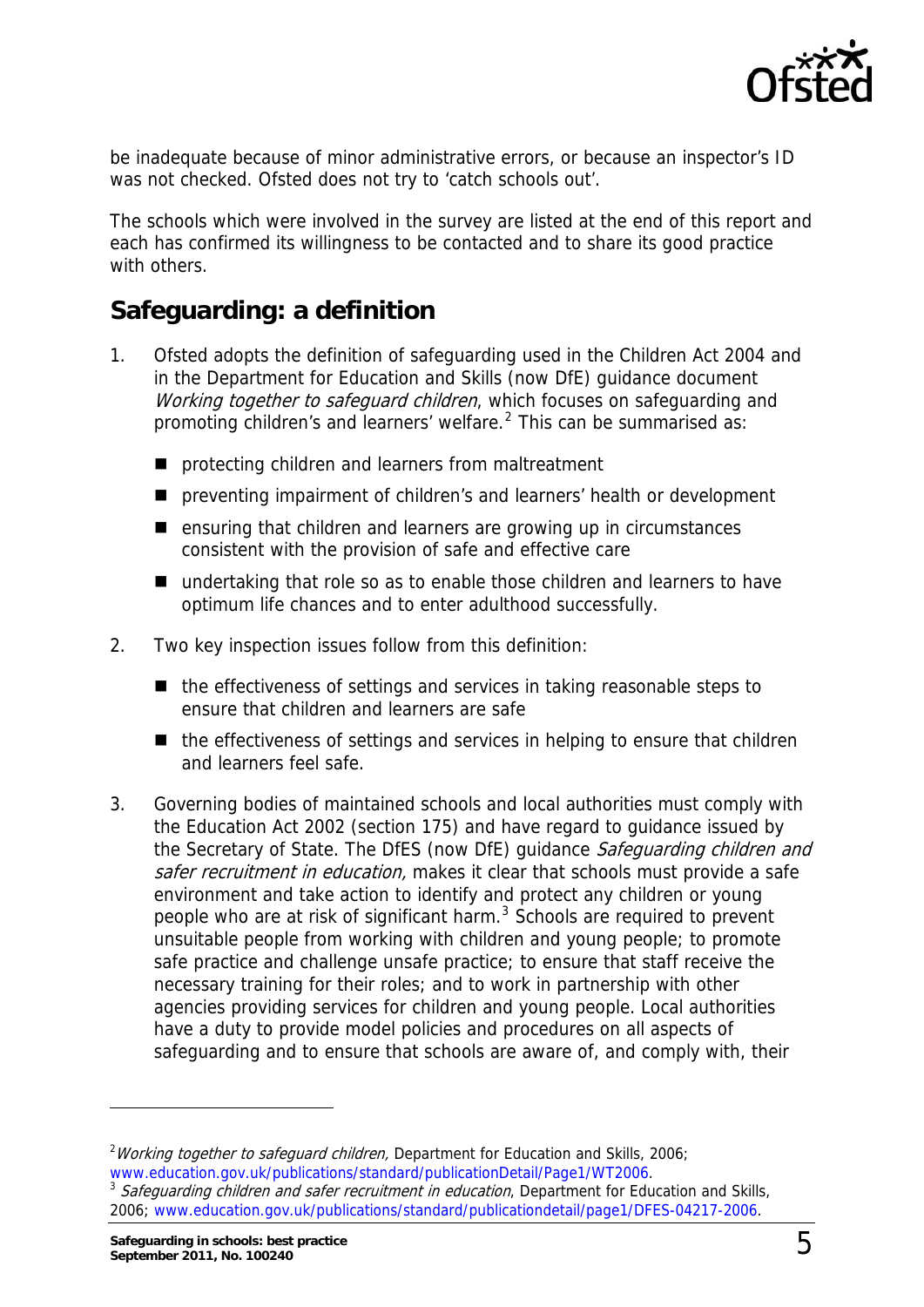

responsibilities. As part of this, they offer advice and training for schools' staff and governors.

- 4. In evaluating the effectiveness of safeguarding in schools, inspectors focus on a broad range of issues including:
	- $\blacksquare$  the impact of safeguarding arrangements on outcomes for pupils, including staying safe, being healthy, making a positive contribution, enjoying and achieving, and developing skills for economic well-being
	- how well pupils are taught to keep themselves safe
	- how well the school protects pupils from bullying, racist abuse, harassment or discrimination, and promotes good behaviour
	- $\blacksquare$  the effectiveness of health and safety policies and procedures, including conducting necessary risk assessments as well as regular checks on equipment and premises
	- the effectiveness of arrangements to provide a safe environment and secure school site
	- how well the school meets the needs of pupils with medical conditions
	- how appropriately child welfare and child protection concerns are identified and responded to by the school
	- how effectively the school works with key agencies to safeguard and promote the welfare of children
	- how well the school prioritises safeguarding, and monitors and evaluates the effectiveness of its policies and practices
	- $\blacksquare$  the extent to which the school ensures that adults working with children are appropriately recruited and vetted, and receive appropriate training, guidance, support and supervision to undertake the effective safeguarding of pupils.
- 5. The effectiveness of safeguarding is taken into account when judging other aspects of a school's work including care, guidance and support for pupils; the effectiveness of the governing body; the effectiveness of partnerships in promoting learning and well-being; pupils' behaviour; and the extent to which pupils feel safe.

## <span id="page-5-0"></span>**The national picture**

6. Parents, carers and children should feel reassured that almost all schools now take a careful and responsible approach to their safeguarding arrangements. In 2009/10, the effectiveness of safeguarding procedures in maintained schools was good or outstanding in 77% of schools, although this overall percentage masks variation across the sector. For example, safeguarding was good or outstanding in 85% of special schools and 81% of pupil referral units, compared with 77% of secondary schools and 75% of primary schools. It was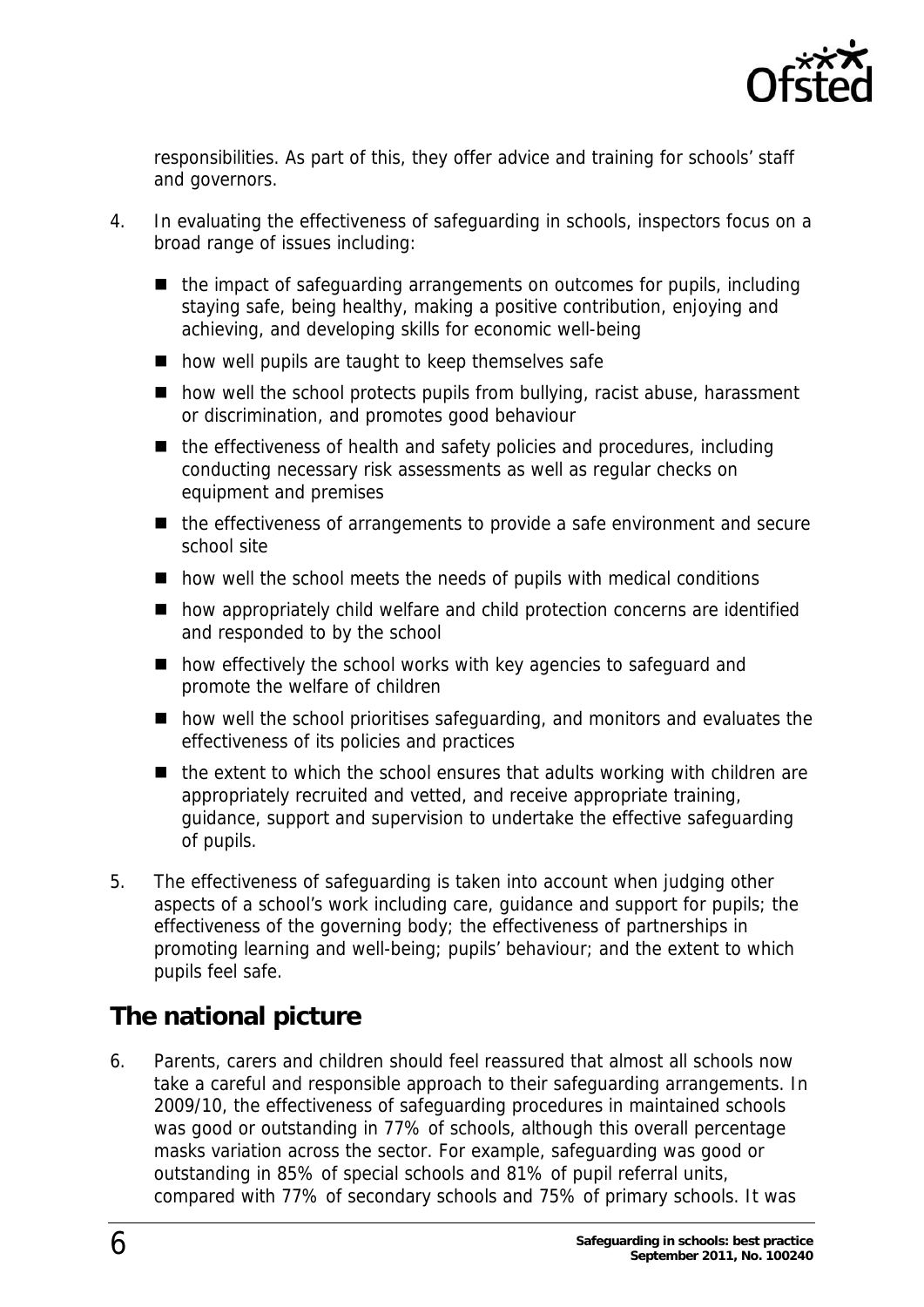

outstanding in 65% of nursery schools, 46% of special schools, 32% of pupil referral units, 19% of secondary schools and 15% of primary schools.

- 7. On the other hand, safeguarding arrangements in 21% of schools were only satisfactory overall, indicating the need for considerable improvement. Arrangements were inadequate – unacceptable in other words – in 2% of schools (including 5% of pupil referral units). Weaknesses in safeguarding are usually related to broader failings in leadership, management and governance. In the small number of schools where safeguarding was judged to be inadequate, common weaknesses included:
	- $\blacksquare$  the failure to maintain a single central record of recruitment and vetting checks covering all adults who had regular contact with children
	- insufficient child protection training
	- $\blacksquare$  key risk assessments not completed
	- a failure by the governing body to monitor and review the policies to protect children.
- 8. The media has in recent years reported that Ofsted is judging schools to be inadequate ('failing') solely on the basis of weaknesses in their safeguarding arrangements. This is very rarely the case. Indeed, in 2009/10, of over 6,000 schools inspected, only 26 were judged to be inadequate for issues related solely to safeguarding. In these cases, breaches will have been serious; inspectors turn to safeguarding early in a visit, allowing simple errors to be corrected before they leave.

## <span id="page-6-0"></span>**Key features of outstanding practice**

- 9. Most of the features of outstanding practice are found, to a greater or lesser extent, in all effective schools with outstanding safeguarding arrangements. It is a wide-ranging list; in outstanding schools safeguarding permeates all aspects of school life. These features are covered in more detail in the body of the report and illustrated with examples of best practice from outstanding schools. In summary, the key features of outstanding practice include:
	- high-quality leadership and management that makes safeguarding a priority across all aspects of a school's work
	- stringent vetting procedures in place for staff and other adults
	- rigorous safeguarding policies and procedures in place, written in plain English, compliant with statutory requirements and updated regularly; in particular, clear and coherent child protection policies
	- child protection arrangements that are accessible to everyone, so that pupils and families, as well as adults in the school, know who they can talk to if they are worried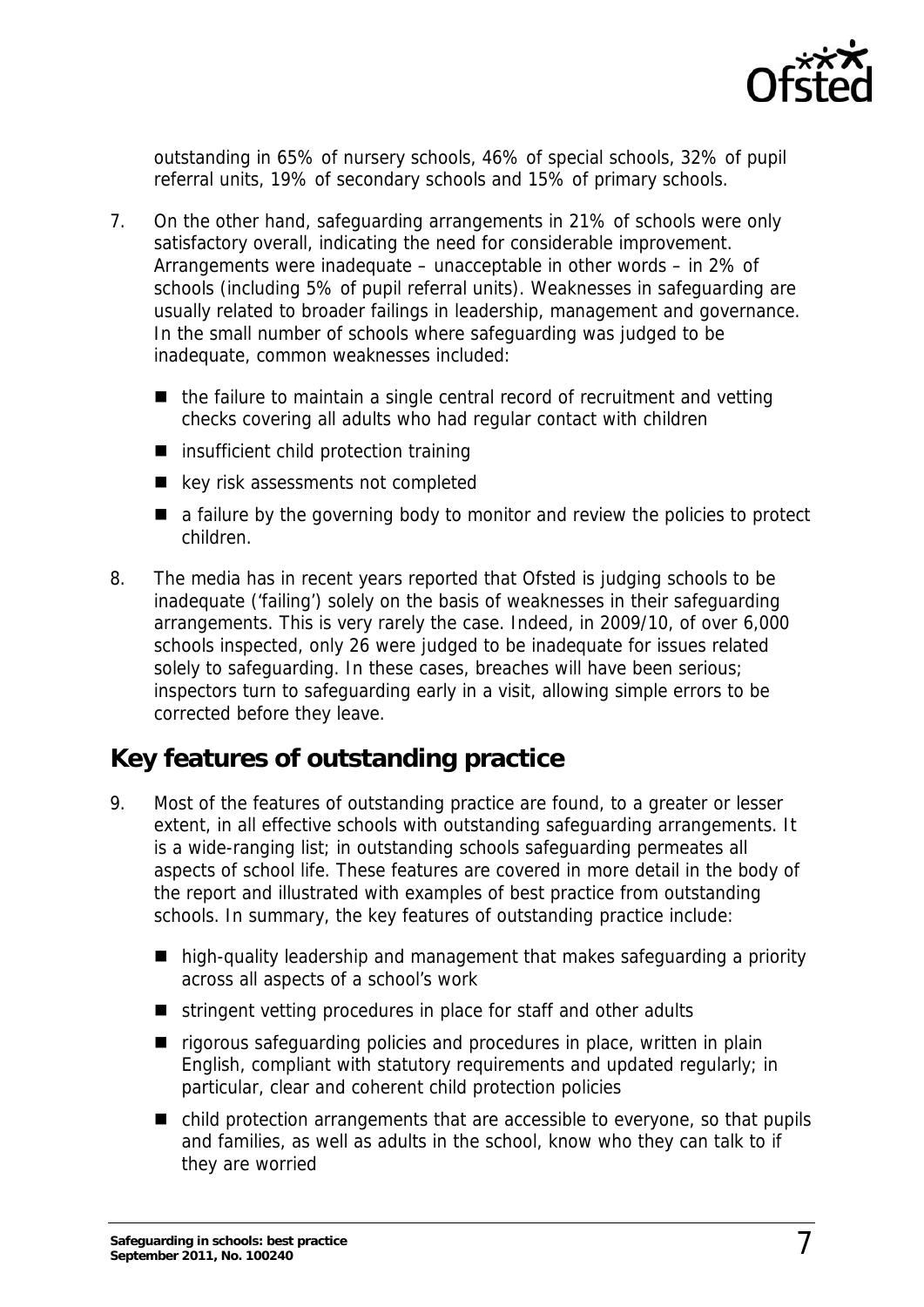

- excellent communication systems with up-to-date information that can be accessed and shared by those who need it
- a high priority given to training in safeguarding, generally going beyond basic requirements, extending expertise widely and building internal capacity
- robust arrangements for site security, understood and applied by staff and pupils
- $\blacksquare$  a curriculum that is flexible, relevant and engages pupils' interest; that is used to promote safeguarding, not least through teaching pupils how to stay safe, how to protect themselves from harm and how to take responsibility for their own and others' safety
- courteous and responsible behaviour by the pupils, enabling everyone to feel secure and well-protected
- well thought out and workable day-to-day arrangements to protect and promote pupils' health and safety
- rigorous monitoring of absence, with timely and appropriate follow-up, to ensure that pupils attend regularly
- risk assessment taken seriously and used to good effect in promoting safety.

## <span id="page-7-0"></span>**The leadership and management of safeguarding**

- 10. Inspection shows that outstanding schools have outstanding leadership and management, and where safeguarding arrangements are equally outstanding leaders and managers show a determination to make safeguarding a priority across all aspects of the school's work. Senior managers give clear direction and harness the energy and commitment of their staff. They establish comprehensive and coherent policies and procedures which make clear the school's high expectations. All safeguarding arrangements are kept under close and regular review, and the schools learn from their findings and act quickly on any safeguarding issues that arise.
- 11. High standards are set for all aspects of safeguarding practice; effective schools make sure that these standards are upheld by all concerned. Attention to detail is a crucial factor in their success, and pupils' safety and well-being are central to all that the schools do. A willingness to go beyond the minimum required of them is indicative of a commitment to giving their best for the benefit of their pupils.
- 12. Channels of communication are simple and effective. Each member of staff knows what they are responsible for and how their safeguarding duties relate to those of others.
- 13. Staff, governors, pupils, parents and external partners are consulted to ensure that policies are sustainable. As a result, effective schools achieve consistency in their safeguarding practice with a positive impact on pupils' sense of well-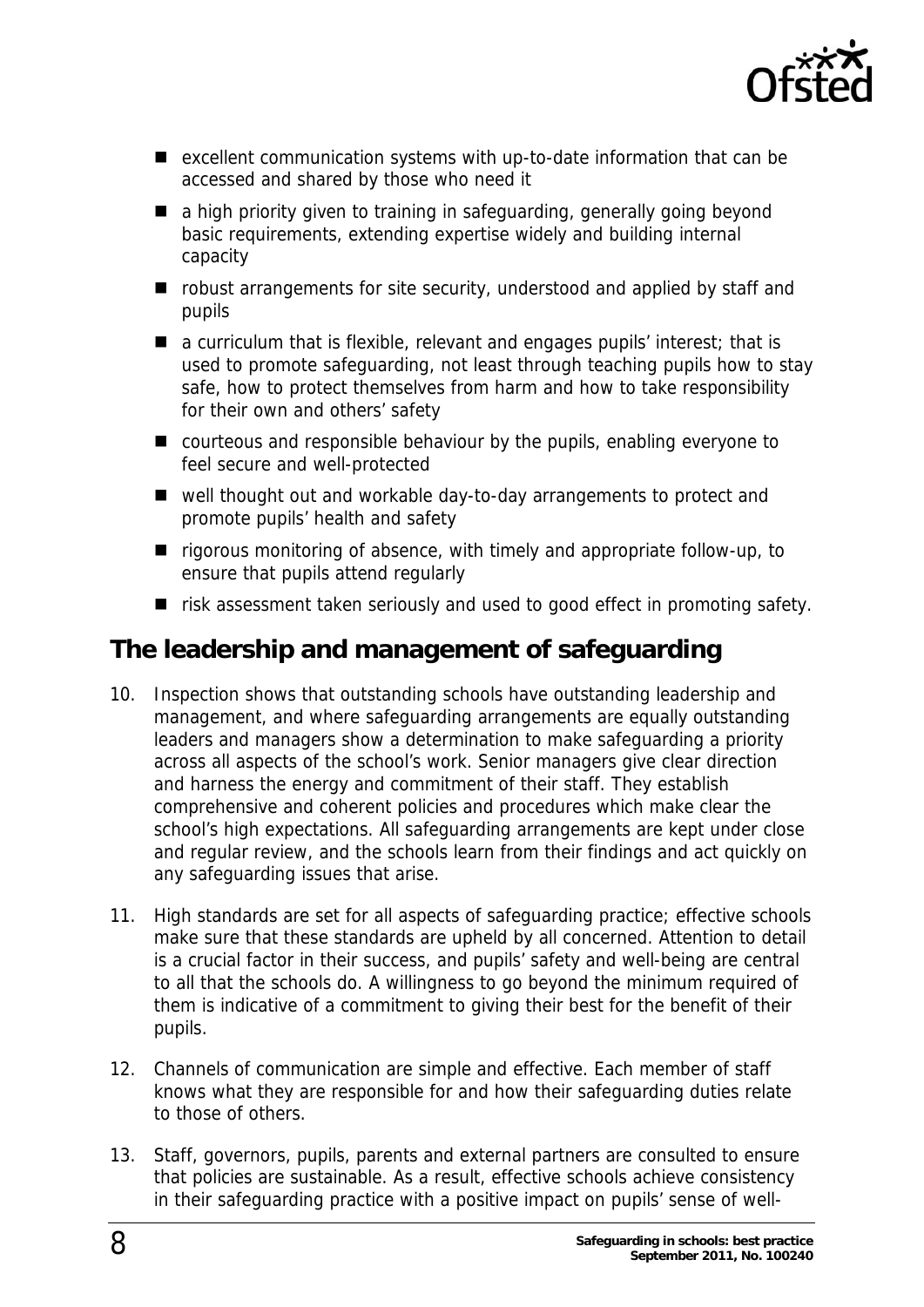

being and security; an excellent springboard from which to concentrate on their learning. Pupils are treated with dignity and respect and their views are listened to.

- 14. Staff, pupils, governors, other professionals and volunteers are absolutely clear about what is expected of them and the contribution that they and others make to safeguarding. Staffing structures are designed so that responsibilities for all the different aspects of safeguarding are defined and transparent. Accountability is established at all levels in the schools.
- 15. Effective leaders successfully establish an ethos and culture based on mutual respect and acceptance of differences, where safeguarding is everyone's business and everyone's responsibility. They involve staff, pupils, families, external partners and visitors in creating this culture and putting in place the policies, procedures and very practical approaches needed to turn it into a reality in young people's lives.
- 16. Senior managers are visible around the schools and accessible to pupils, staff, families and visitors. It is not unusual for them to 'meet and greet' pupils on arrival at school. They are available when staff need their support and have clear arrangements in place that enable them to respond to any incidents without delay. They follow up concerns about attendance promptly and appropriately, recognising that important features of a safe school are that parents know exactly where their children are and that staff are vigilant in ensuring that pupils attend lessons as expected and punctually.

At Stratton Upper School and Community College, leaders and managers monitored safeguarding data, such as the number of hours that students spent in the 'retreat' or 'remove' centres, the take-up of extended activities, referrals from police, attendance, exclusions, incidents of bullying, and complaints. The electronic recording system facilitated the efficient retrieval and analysis of this data and enabled the school to address areas for improvement swiftly.

At Ely Pupil Referral Unit, senior managers conducted systematic reviews of policies and procedures. They evaluated data, for example relating to attendance, accidents, incidents, teenage pregnancies, re-offending rates, and how safe pupils feel. They took action to address areas which required improvement, for example through the curriculum.

17. Schools with outstanding leadership and management promote the genuine involvement of staff at all levels in maintaining high standards and putting children and young people first. Quality assurance is integral to daily practice, with schools acting on the findings of their monitoring activities. Senior managers ensure that their policies and practices are current, in line with statutory requirements and national guidance, often exceeding minimum requirements. They trust their staff to carry out their duties with diligence and to contribute effectively to the whole-school improvement of safeguarding.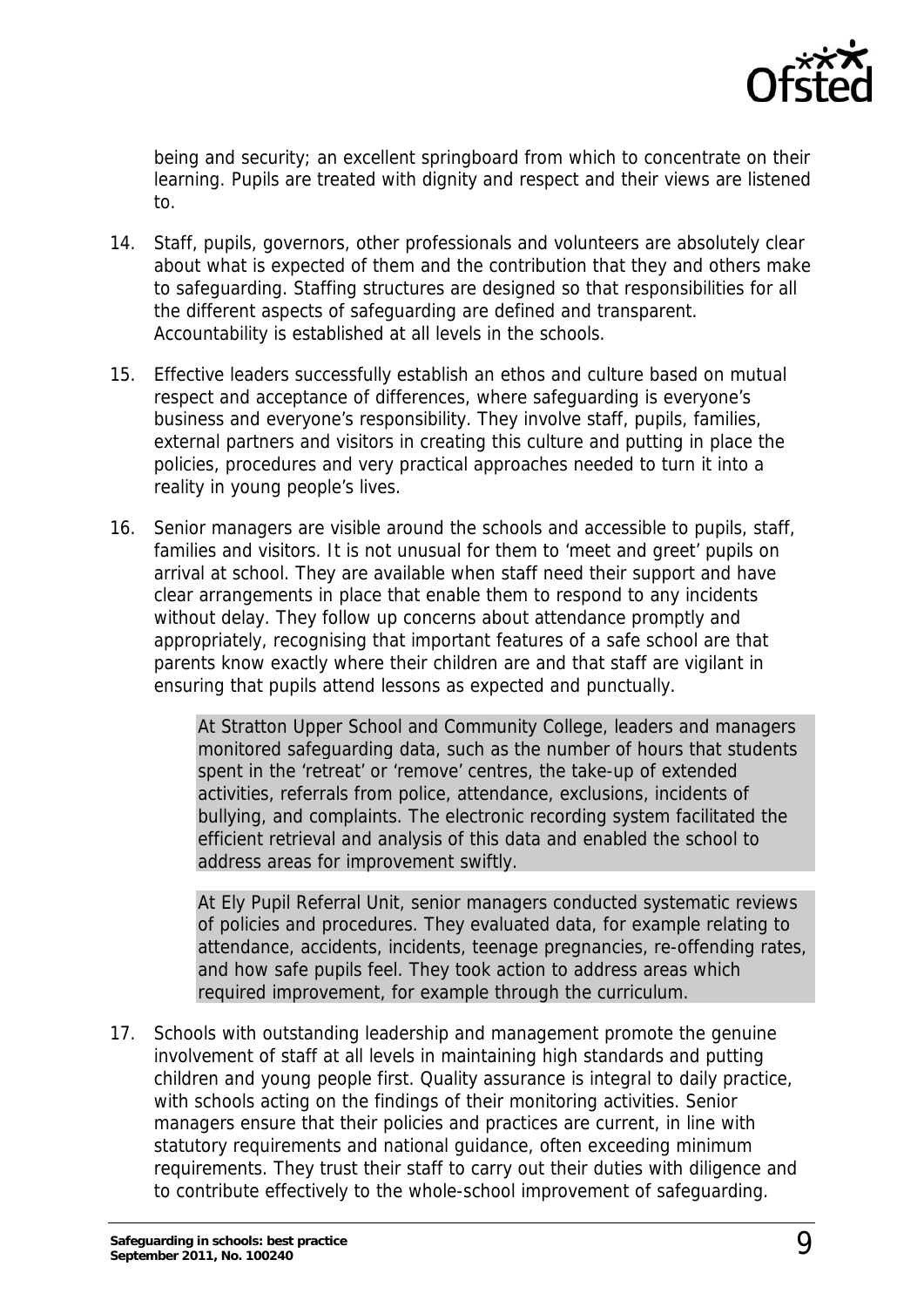

- 18. Leaders and managers put in place safeguarding policies and procedures which reflect their rigour and close attention to detail because they are:
	- written in straightforward language so that they are easy to understand and accessible to those who need to use them
	- compliant with statutory requirements and national and local guidance
	- cross-referenced to other policies to ensure coherence and consistency
	- updated regularly to ensure that they remain accurate and relevant.
- 19. Practice is consistent across each school, supported by the sharing of accurate and up-to-date information. Effective schools have mastered this. Those which have electronic recording systems, accessible to staff via a shared system, say that this helps to avoid the pitfalls sometimes associated with trying to keep paper copies and bound-book records. Through electronic systems, staff can access and share a wealth of information such as policies and procedures; risk assessments; individual care and education plans; behaviour and incident records; records of contacts with families; curriculum planning documents; planning for educational visits; and training records. They can use these systems for day-to-day recording and reporting, for example of health and safety matters which require the attention of the site supervisor. This improves the efficiency and speed with which schools can respond to safeguarding matters and enables teachers to be proactive in taking account of safeguarding when planning their lessons and extra-curricular activities. Senior managers put into place protocols and procedures to protect confidentiality and restrict access to data where appropriate.
- 20. Senior managers encourage their staff to draw on the expertise of other agencies and professionals to support and protect pupils and their families. For example, at Green Lane Community Special School, the school nurse brought valuable expertise to the staff team and provided support for pupils and their families. The speech and language therapist and the occupational therapist each had an important role in extending staff expertise and working with pupils. In the Vale of Evesham School, the full-time e-learning technician played a key role in protecting pupils from harm when using the internet. At Turton High School Media Arts College, a full-time mental health worker had been appointed through cluster funding to support work with students, families and staff.

## <span id="page-9-0"></span>**Recruitment and the suitability of staff and other adults**

21. A feature of outstanding safeguarding is the way that senior managers ensure that stringent recruitment and vetting procedures are in place for staff and other adults: nobody commences work unless all checks have been completed, including those with the Criminal Records Bureau. The same rigour is applied when appointing volunteers. Contracts with supply agencies are specific about the checks required and schools ask for additional evidence of identification before staff are allowed to commence work at the school.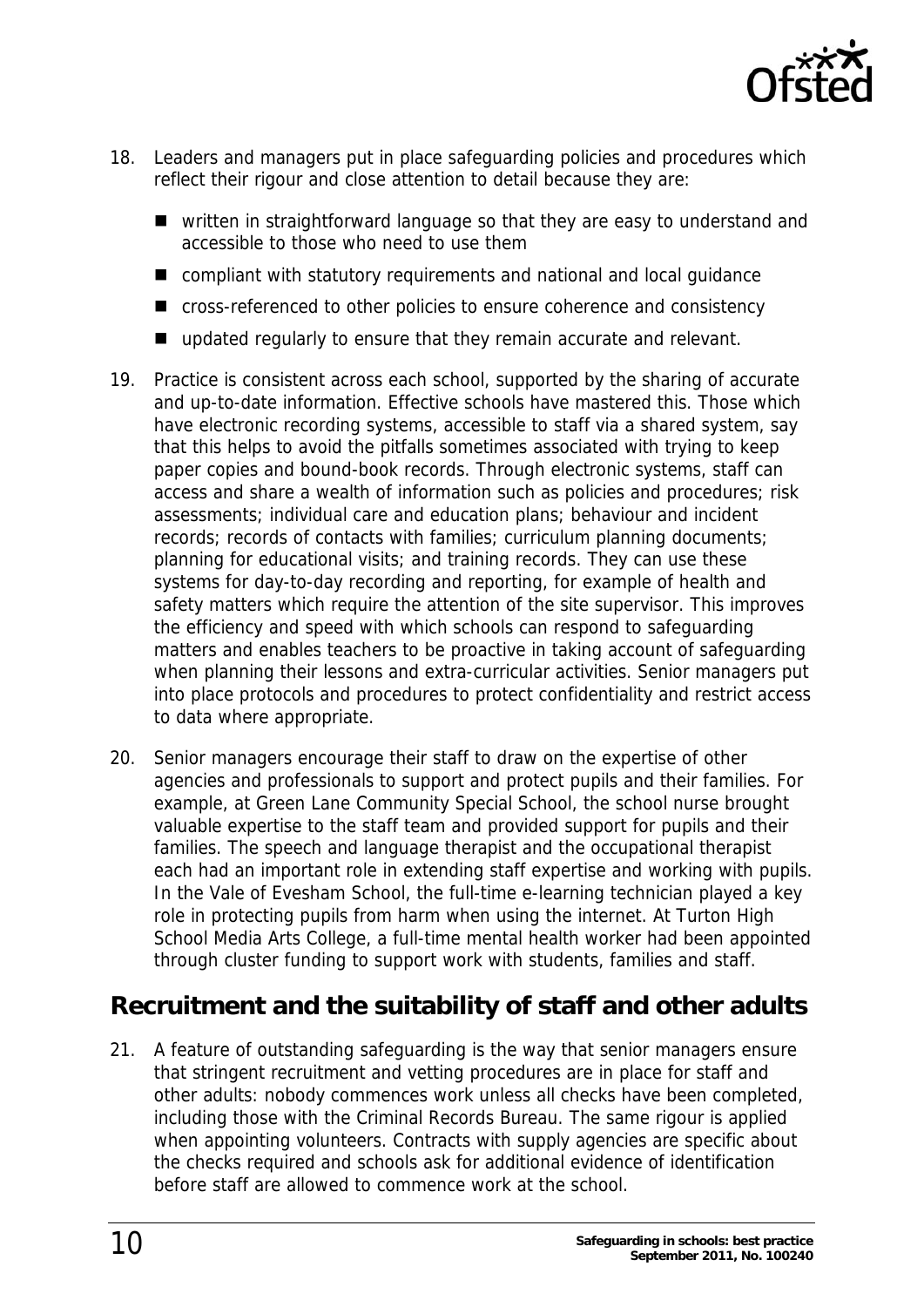

- 22. Senior administrators, such as a bursar, generally take responsibility for ensuring that all checks are carried out and supported by relevant evidence, and that appropriate records are kept, including the single central register of staff and other adults. Governors are aware of their responsibilities. School inspection reports sometimes draw out the relationship between pupils' feelings of security and safeguarding procedures in school. For example, 'When asked, pupils are quick to state that they enjoy school and feel safe. None of this is surprising as the care, guidance and support that staff offer pupils are strong elements of provision and staff vetting and safeguarding are taken very seriously.' [4](#page-10-1)
- 23. The schools visited liaised closely with their local authorities to ensure that their procedures were compliant with national requirements; in practice the schools usually exceeded national guidance. They also liaised with local authorities to process checks on potential candidates for posts.
- 24. Many senior leaders and governors, typically the chair of governors, complete safer recruitment training. In one school, pupils were involved in the recruitment of staff; they were given training for this role and were aware of the need to protect confidentiality – they took this role seriously.
- 25. Information is increasingly held on electronic systems, usually in the form of a single central register, which allows for ease of access and updating, is held centrally, and includes all the necessary information listed in current DCSF/DfE guidance. One school included additional information, such as the person's start date and job role, so that the register was helpful to them as a more complete record. Registers are sometimes linked directly to local authority recruitment databases, which speeds up the sharing and checking of information.

# <span id="page-10-0"></span>**Training to safeguard learners**

- 26. Training in safeguarding is given a high priority in effective schools. Expertise is extended effectively and internal capacity is built up. Managers ensure that staff regularly undertake a comprehensive range of training to promote safe practice in classrooms, around the school and off site. Designated staff are trained and accredited in specialist areas of work, such as manual lifting and handling, sometimes to a standard which enables them to train others in-house. This helps staff to maintain their skills and gives them ready access to specialist advice.
- 27. The high priority now given to training in safeguarding matters is a feature of many inspection reports. For example: 'Safeguarding is a weekly item for staff meetings, and posters and displays ensure it has a high profile within the whole school community.<sup>[5](#page-10-2)</sup> Outstanding schools typically exceed the minimum

<span id="page-10-1"></span><sup>4</sup> Richard Albion Primary School

<span id="page-10-2"></span><sup>5</sup> Melbourne Junior School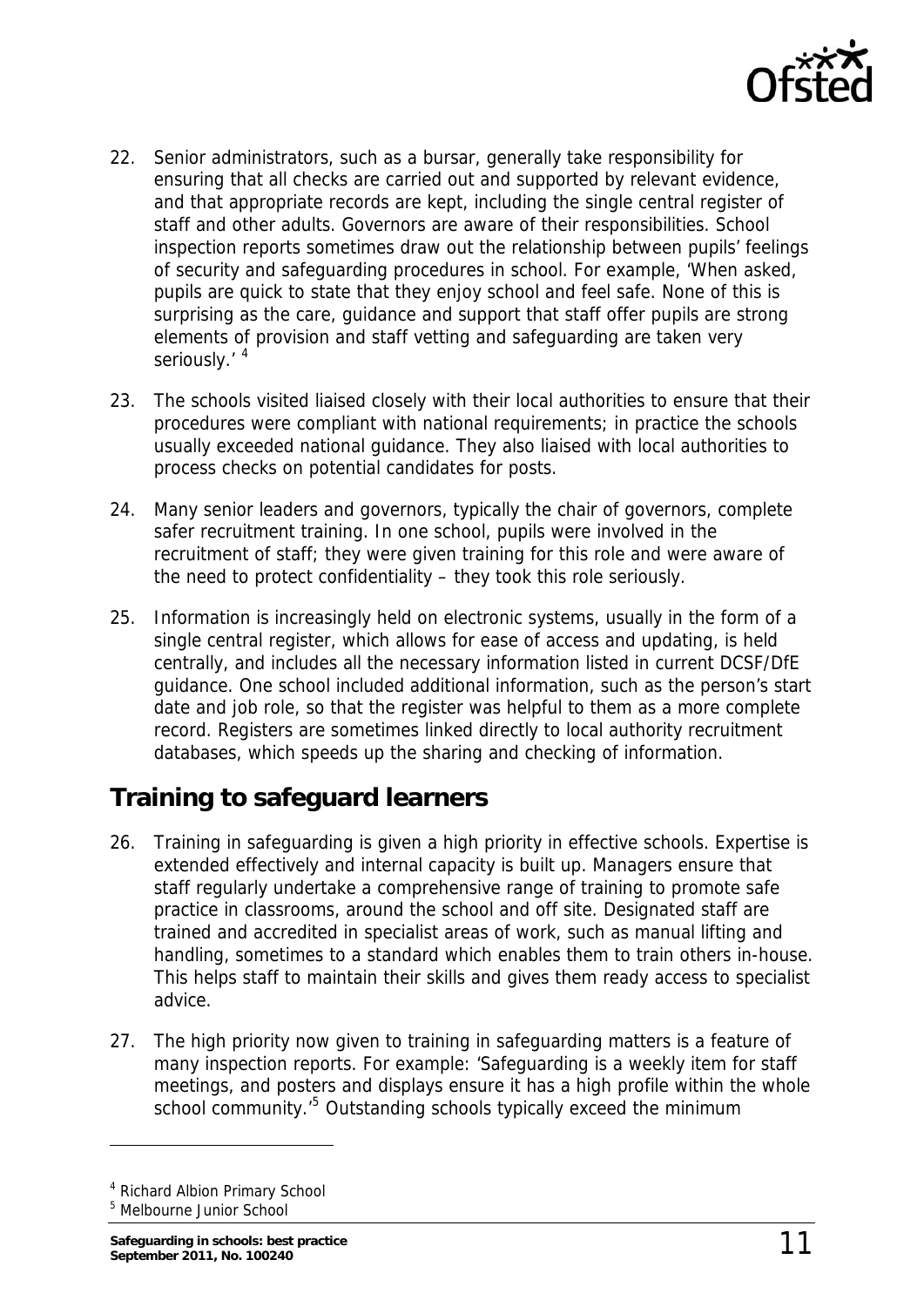

expectation of refresher training every three years for all staff and every two years for designated child protection staff. They provide annual training for all staff, supplemented by regular updates in staff meetings and underpinned by accurate records of the training undertaken by each member of staff, including volunteers and student teachers.

In the Vale of Evesham school, volunteers were invited to join in staff training sessions. The school had produced a leaflet for volunteers which was recognised as good practice and had been adopted by the local authority for use in other schools.

- 28. Some schools use staff handbooks to provide key information and guidance so that staff know exactly what is expected of them and how they should deal with any safeguarding matters. For example, in relation to child protection issues, they know what to look out for, who to report concerns to, and what the agreed referral procedures are. Other day-to-day routines, such as staffing arrangements at break times, are also made clear, adding consistency to the way that staff carry out their roles.
- 29. Effective induction programmes for new staff give high priority to safeguarding, recognising that all staff should have the necessary basic training before they work with pupils. New staff need clear, easily accessible written guidance so that they can quickly become familiar with the school's particular ways of working.

Good, systematic induction helped all staff at Stratton Upper School and Community College to understand how to play their part in safeguarding. New staff downloaded and personalised their induction timetables from the school's website. Regular checks by line managers ensured that all members of staff were trained to prioritise safeguarding from their first days in the school. One new member of staff said that 'thinking about the safeguarding needs of the pupils became second nature to me very quickly. Because I had been over the procedures with my line manager, I knew exactly who to turn to when I was worried about a pupil in my second week in the school'.

- 30. Effective schools make good use of specialist staff to support the safeguarding agenda, taking advantage of the range of professional expertise available on site, such as the school nurse, speech and language therapist, occupational therapist, and mental health worker. Staff actively draw on the expertise of other agencies and professionals. This has a positive impact on:
	- $\blacksquare$  the protection of pupils and their families, and support for them
	- $\blacksquare$  the flexibility and relevance of the curriculum
	- $\blacksquare$  the range and quality of staff training.
- 31. The use of external specialist support can help schools to keep their safeguarding practice sharp and in line with statutory requirements and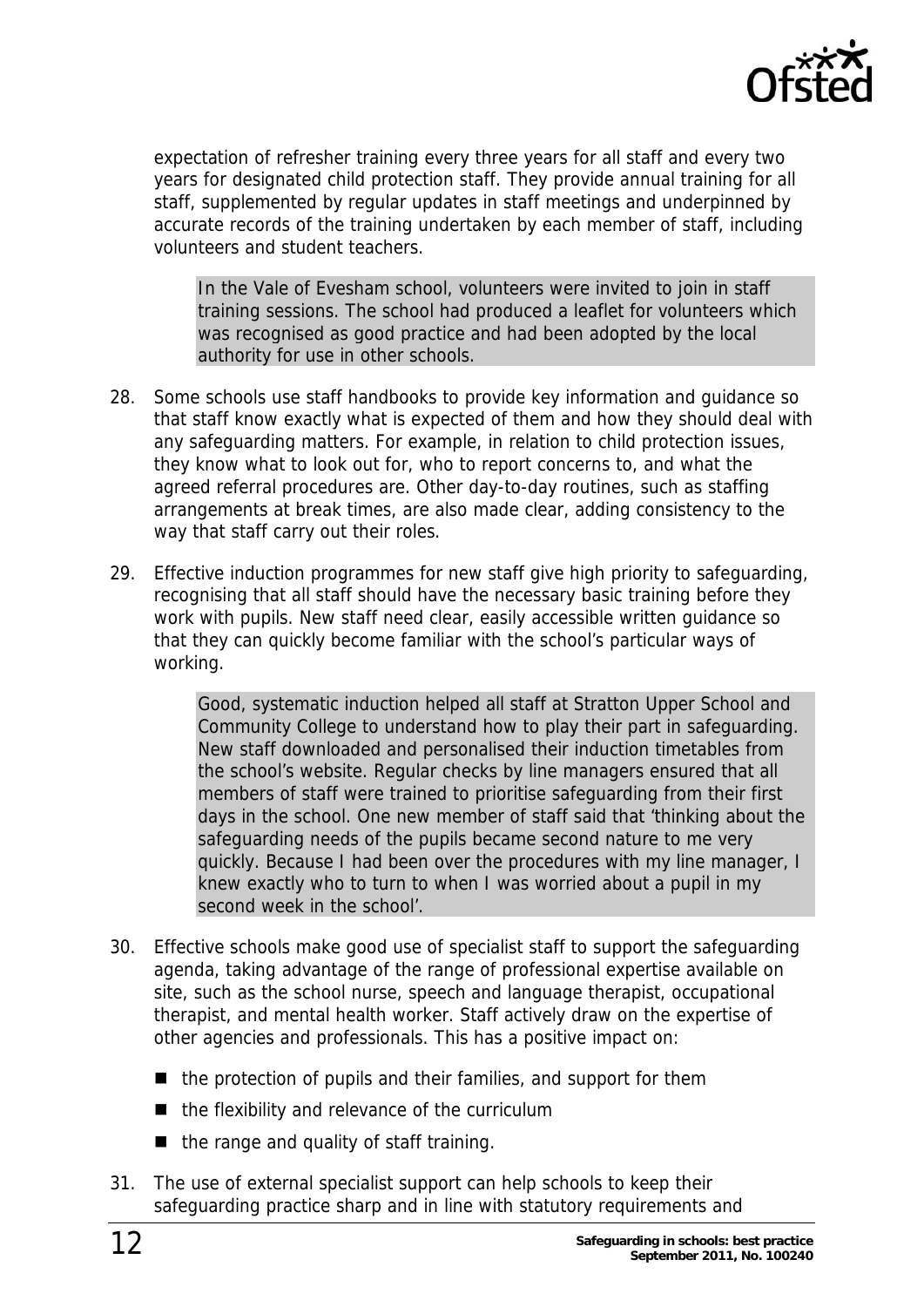

national and local guidance. The schools revisited for this survey generally value and make good use of external support from their local authorities, including:

- the development of model policies and procedures for all aspects of safeguarding
- training for staff and governors, for example in child protection
- advice and support for the recruitment and vetting of adults
- access to authority-wide databases, such as those relating to risk assessments
- $\blacksquare$  regular health and safety audits and recommendations for improvement.
- 32. High expectations of safeguarding practice extend to other on-site provision such as the nursery or school clubs.

Senior managers at Woodston Primary School worked in partnership with the on-site committee-managed nursery to ensure that safeguarding arrangements were robust. All staff employed in the nursery underwent the same recruitment and vetting checks as those in the school.

33. Effective schools ensure that staff have a detailed knowledge of pupils' individual care needs as well as their academic needs and take these into account when working with them and their families.

> Of particular note, in the two special schools visited, was the degree of knowledge that staff had of pupils' communication difficulties and the programmes and staff training that they put in place to help pupils overcome these difficulties. Speech and language therapists worked in partnership with staff to help pupils to communicate more effectively and so reduce their frustration, improve their behaviour, remain calm and minimise the risk of harm to themselves and others.

#### <span id="page-12-0"></span>**Keeping the school's environment safe**

- 34. It is rare nowadays for inspection to uncover serious concerns about the security of a school site. Arrangements are generally robust, understood and applied by staff and pupils; inspection reports sometimes comment on the speed with which headteachers have reacted to any concerns about site security raised by parents or pupils. In one of the schools visited in the survey, as an extra precaution, parents were asked to sign their children in and out of the before- and after-school club each day.
- 35. Where there is nursery or extended school provision on site, senior managers ensure that safeguarding arrangements in these settings are implemented with the same rigour and to the same exacting standards as applied elsewhere in the school.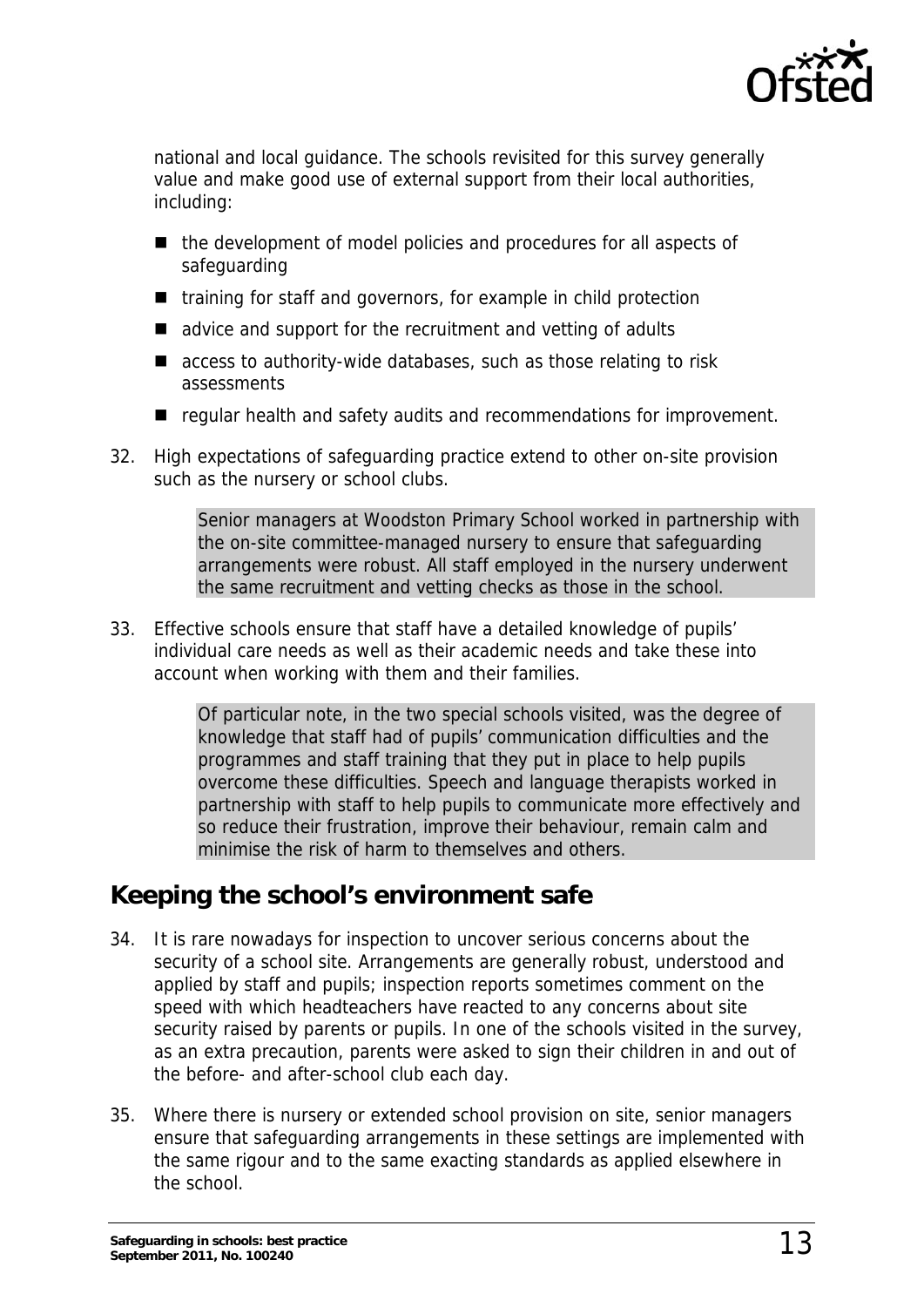

- 36. Careful attention is paid to the physical environment and how space is used to promote learning, while at the same time ensuring that pupils' safety and wellbeing are protected. Daily routines promote good order which adds to pupils feeling safe. Hygiene, cleanliness and tidiness in all areas of the schools are given high priority; hazards and clutter are routinely removed to prevent accidents or incidents. Premises and accommodation are maintained to high standards, with any faults or defects being rectified without delay.
- 37. Effective leaders do all they can to ensure that staff know how to cope with critical incidents or emergencies such as fire. The critical incident plan at The Deepings School, for example, was well understood and provided a model of best practice in the area. In the event of any form of critical incident, it provided a clear framework to support the school in planning and carrying out immediate actions, managing its response and returning to normality. Roles and responsibilities were made clear, as were arrangements for partial or full evacuation of the premises. After student deaths connected with road traffic accidents, the plan had been used to good effect to support the whole school community.
- 38. Effective schools recognise the importance of caring for pupils' emotional wellbeing and the central part that this plays in them feeling safe and secure. Larger schools sometimes create areas where pupils can go for additional support or guidance. These can be particularly effective for pupils who are vulnerable or at risk for a variety of reasons. Two examples are given below.

The student support centre at Turton High School Media Arts College had been an important development, creating a calm environment and helping students to deal with their anxiety and frustrations. As a result, there had been fewer incidents in the school. Pastoral support staff were trained in specific issues, such as drugs awareness, and ran self-help groups for students.

Stratton Upper School and Community College had established two distinct areas: the first, known as 'the retreat', was recognised as a lifeline for students who needed a less hectic environment in a large school. A second area, called 'the remove', had been established in the school to support students at risk of exclusion. The school worked with partners, such as the youth offending team and the integrated youth service, to offer a personalised curriculum which could lead to students reintegrating into the main school.

#### <span id="page-13-0"></span>**Child protection**

39. It was one of Lord Laming's recommendations in his report of 12 March 2009 that: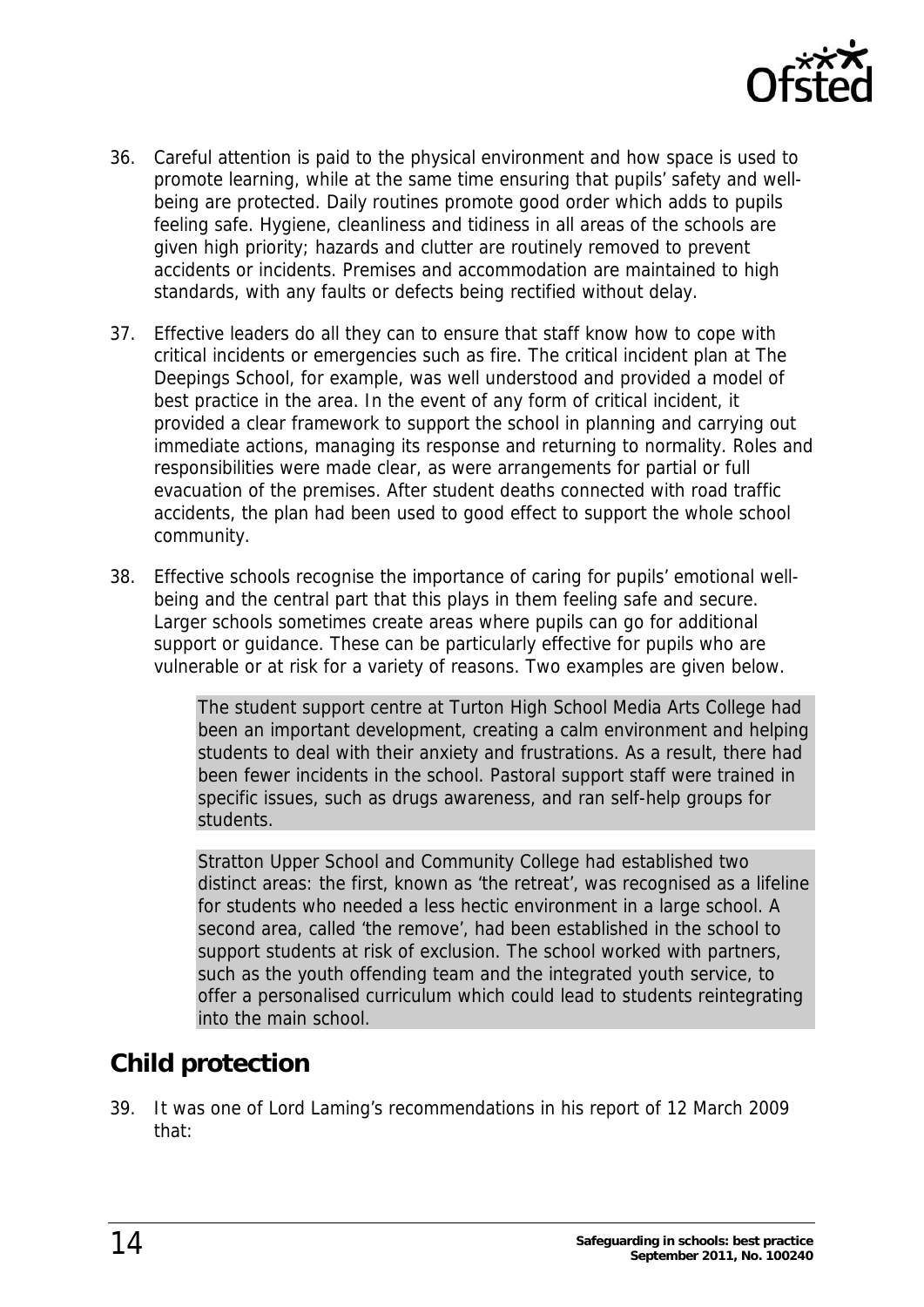

'Ofsted should revise the inspection and improvement regime for schools giving greater prominence to how well schools are fulfilling their responsibilities for child protection.' [6](#page-14-0)

- 40. It is therefore encouraging to find that almost all schools are aware of current government requirements for child protection and that they implement proper procedures, with clear and coherent child protection policies and procedures which meet statutory requirements and comply with local safeguarding children's board guidance. They are regularly monitored by senior managers, and responsibilities for the different aspects of child protection are specified and understood by all staff.
- 41. Staff at schools with effective child protection procedures have a good understanding of the possible causes of abuse, neglect or harm. They know what to look for, who the designated staff are and the routes that a referral would go through in the school, including the roles of the different external agencies that may need to become involved during the process.
- 42. They typically have successfully established a culture of openness and transparency which encourages vigilance and a sense of shared responsibility for the protection of children and young people. They have secure referral systems in place and pupils, staff, parents and other adults know how to report their concerns. Pupils and adults feel confident that they can express their views and that these will be listened to and treated seriously. Essentially, child protection arrangements are clear to everyone; pupils and their families know who they can talk to if they are worried. They know that child protection issues will be dealt with sensitively and in confidence.

Monton Green Primary School had produced an information booklet for parents and carers of children in the Early Years Foundation Stage (EYFS). This not only informed them about the class groups and what their children would be learning, but also made clear the daily routines, arrangements for dropping off and collecting children, permissions that parents could give, procedures for medicals and medication, and gave examples of healthy lunch boxes. The EYFS requirement for a 'key person' for each child was also applied throughout the school and to before- and after-school club provision. The school was particularly good at ensuring that communication with parents of children who attend both the school and the before- and after-school clubs was seamless.

43. These outstanding schools work closely with professionals from different agencies, a factor often recognised as key to the effectiveness of the schools' child protection arrangements. In several schools, inspectors heard other

<span id="page-14-0"></span> $6$  The protection of children in England: a progress report, recommendation 10. The Lord Laming, The Stationery Office, 2009; [www.education.gov.uk/publications/standard/publicationDetail/Page1/HC%20330](https://www.education.gov.uk/publications/standard/publicationDetail/Page1/HC%20330).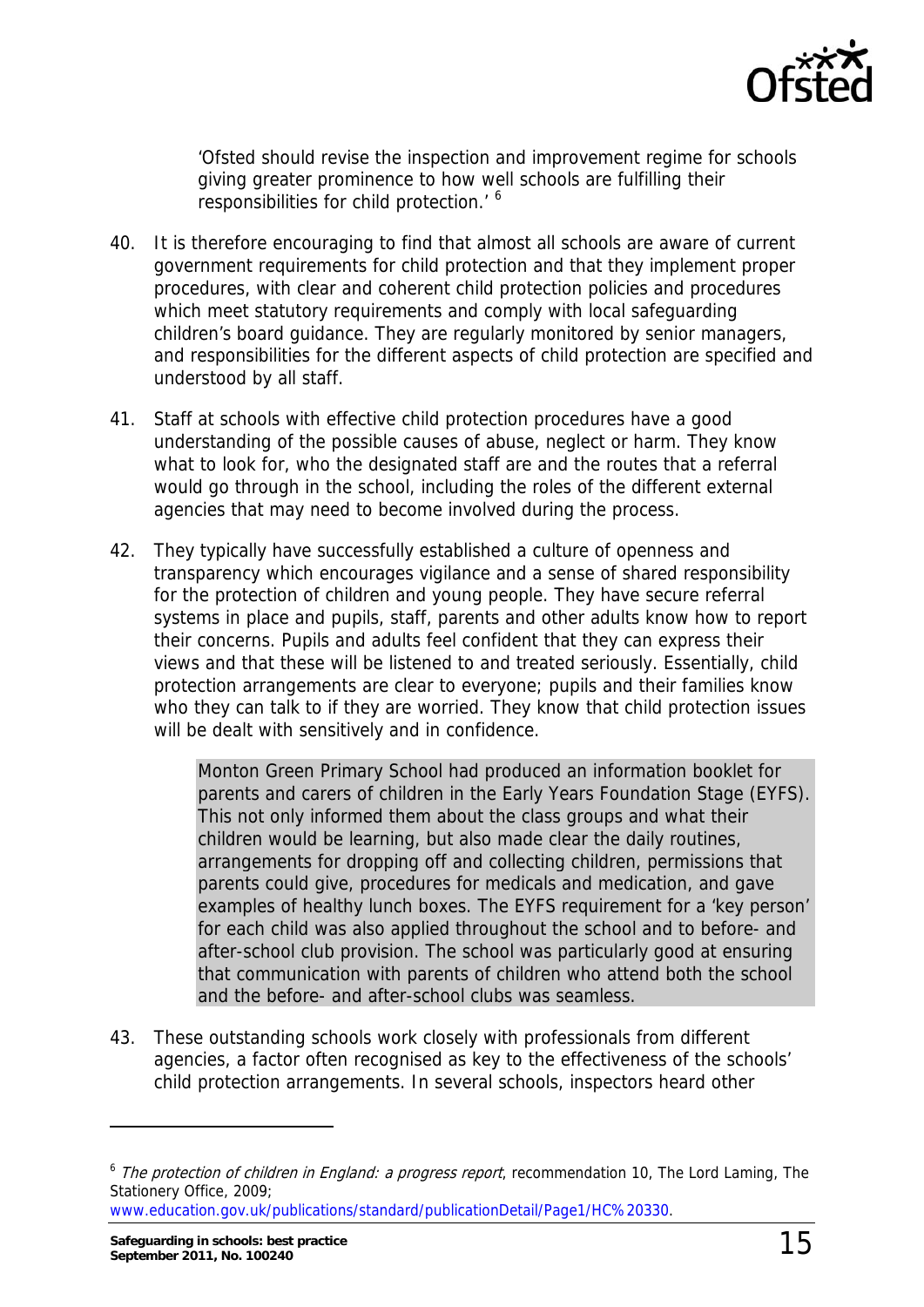

professionals speak of the schools as having an 'open door', being willing to listen, being flexible in their responses and proactive in seeking to protect children and young people from harm.

In the Vale of Evesham School, which offers residential provision, there was clarity, coherence and consistency in child protection arrangements across the school and residential provision. Careful attention to detail in meetings, handovers, liaison with families and record keeping ensured that staff had a shared understanding of pupils' individual needs and the provision in place for them.

## <span id="page-15-0"></span>**Health and safety**

- 44. Schools with outstanding safeguarding arrangements invariably pay careful attention to pupils' health and safety, with a focus on prevention and the maintenance of high standards. Day-to-day arrangements to protect pupils' health and safety are well thought out and workable in practice.
- 45. Health and safety are carefully monitored in effective schools, so that senior managers and governors are aware of areas where improvements could be made with an eye to prevention rather than cure.

Monitoring and evaluation of the impact of policies on pupil outcomes were routine at Stratton Upper School and Community College and effective steps were taken to improve practice. For example, information from risk assessments had influenced the timing of classes and the flow of students in corridors to avoid crush and accidents.

At Monton Green Primary School, all staff had been involved in conducting an audit of the school environment which focused not just on the physical building but also on how the space was organised and used to best effect, to improve teaching and learning.

Two of the schools visited had created quieter areas to offer calm in a large busy school. The XL Centre was a safe haven where students at Congleton High School could access specialist teaching and resources. It was open before and after school and at break and lunchtimes and offered a warm and welcoming place to meet with friends. Students at The Deepings School, who were less comfortable mixing with others in a whole-school setting at break times, had the option of attending 'Breakers'. Here, supervised by staff, they were able to remain inside and socialise with a smaller group of their peers.

46. Schools with effective provision for their pupils' health and safety do not neglect their dignity and privacy either, for example by taking particular care to protect those with medical care needs. Arrangements for the storage of medicines or toxic substances are well understood by staff. Staff are clear about the schools' policies for first aid and emergency aid and know the designated staff to whom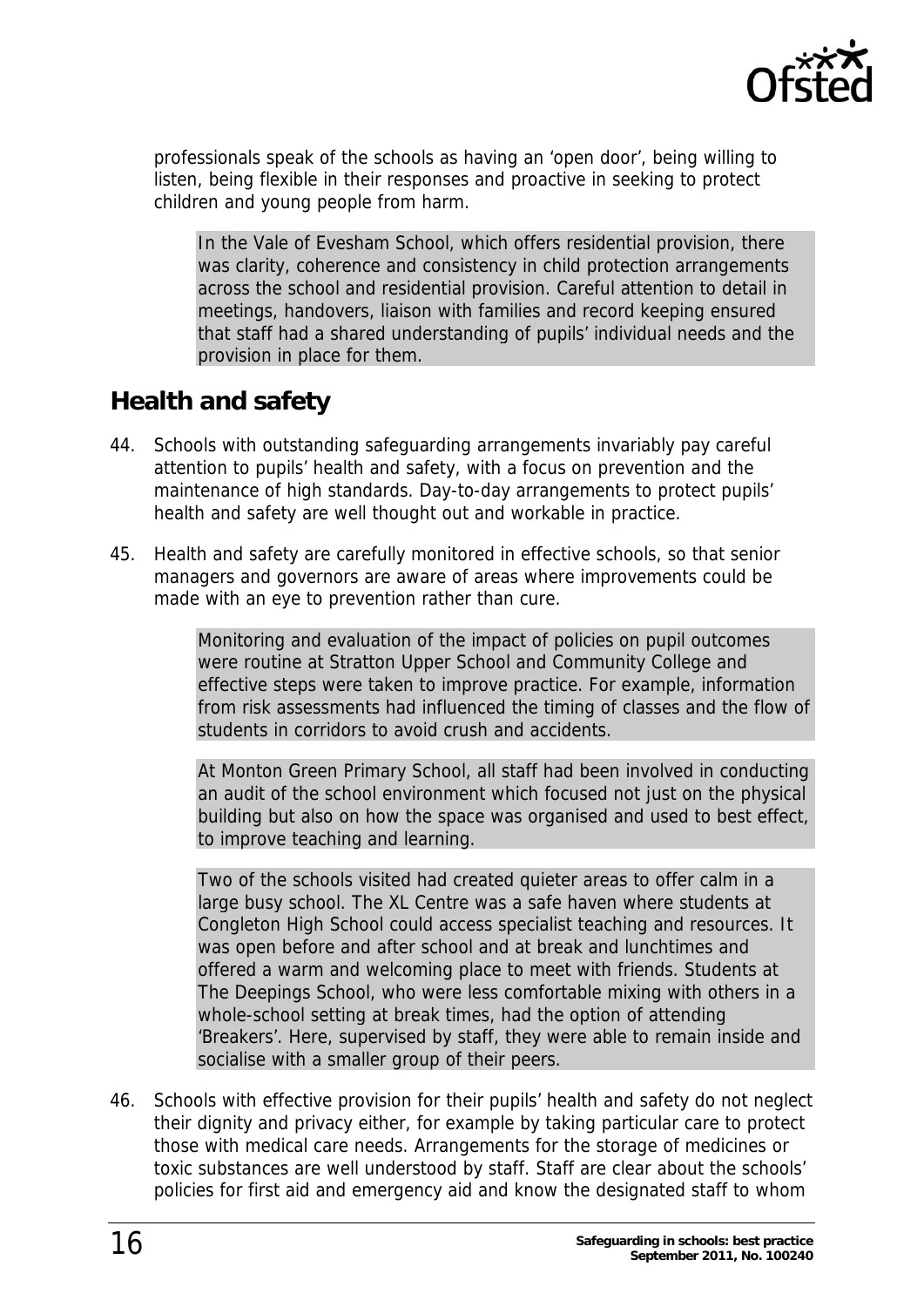

pupils should be referred should the need arise. Some schools arrange for all support staff to receive first-aid training. There are references in section 5 reports to schools that provide all pupils with a course in basic first aid. Staff who are authorised to give medication receive appropriate training for the role. At Woodston Primary School, where there was a swimming pool on site, all staff received annual training in resuscitation.

- 47. Risk assessment is taken very seriously in schools with outstanding safeguarding arrangements, and is undertaken to good effect in promoting safety. Such assessments cover all aspects of the school's work, such as premises and equipment, on-site activities, off-site activities and the venues used, use of minibuses and other forms of transport. Where relevant, risk assessments are carried out for individual pupils, and supported by action plans outlining how any identified risks would be managed. Although pupils have some awareness of the risk assessment process in their schools, they could play a more active role in conducting risk assessments both generally and in relation to their own personal needs.
- 48. In some schools, electronic systems for conducting risk assessments were said to be invaluable. At Stratton Upper School and Community College, those responsible for arranging educational visits were pleased with the electronic risk assessment system in place in the county. The electronic system stored and retrieved data already provided by other schools for some trips and prompted a very full assessment each time. At Ely Pupil Referral Unit, an electronic risk assessment reporting system was in place which enabled the school's educational visits coordinator to link directly to the local authority database. This system stored and shared information about the venues and activities which were already known to the local authority. It helped the unit to assess the suitability of visits and to enter in the exact needs of each student, which could then alert the school to any particular risks it needed to be aware of. It had the added advantage of enabling the school to review and analyse data about, for example, the number of students on different trips, individual pupil participation, or how many art-related trips have taken place.
- 49. Regular health and safety audits of the premises are carried out by the schools' own staff, often supplemented by their local authorities conducting six-monthly or annual checks and advising on any improvements which are needed. Where there are good systems in place that are easy to follow, faults or damage can be reported and rectified quickly.

At Stratton Upper School and Community College, the on-site manager could respond to calls for repairs immediately for minor breakages and had good systems for ensuring prompt attention to other defects. Staff reported how they liked the support of the email system for reporting faults and repairs needed. Some senior staff had radio phones and could reach a trouble spot or respond to a security issue very quickly; these are important and valued features on a large site.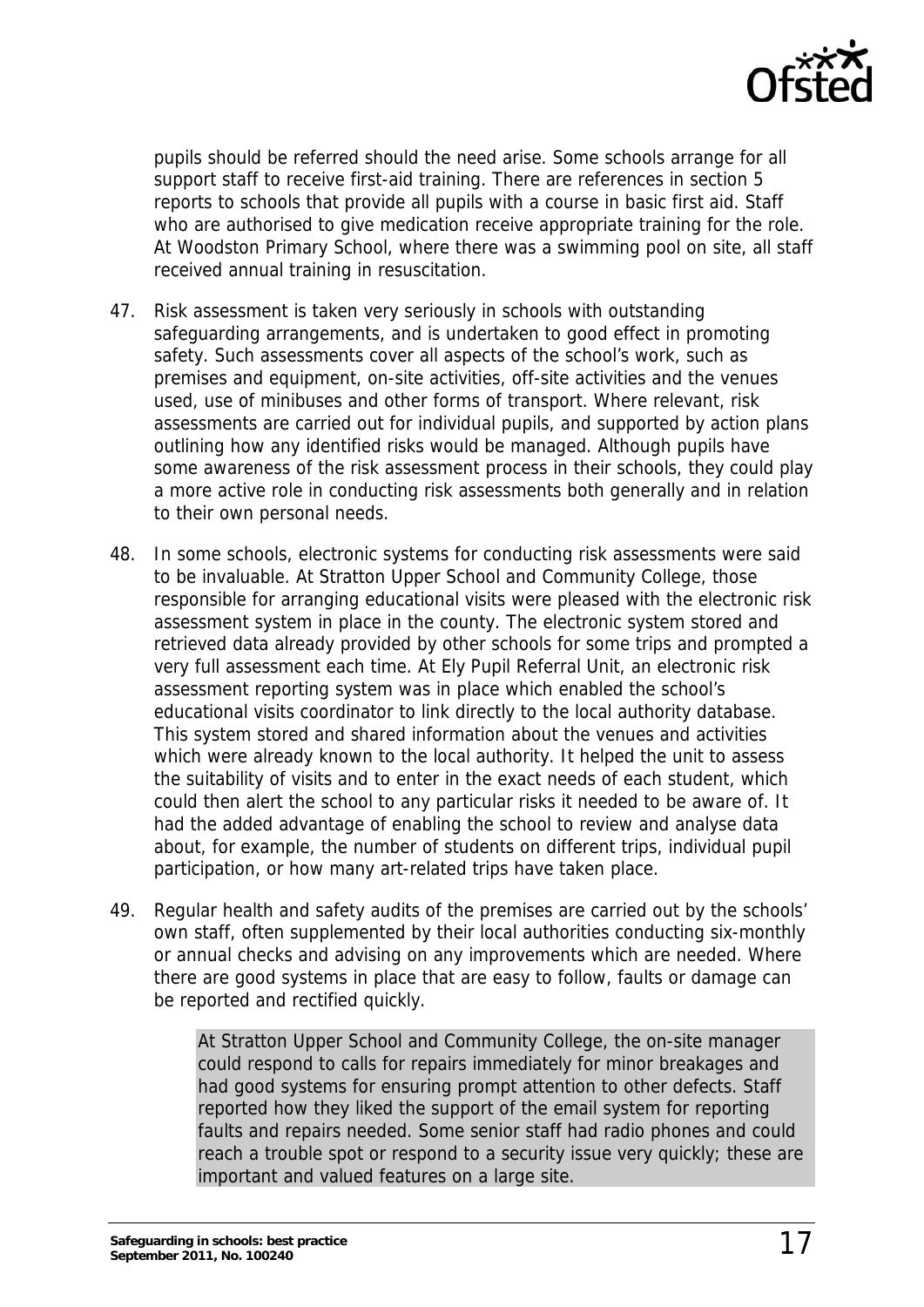

50. Inspection reports on effective schools frequently commend the site security arrangements, for example as 'tight but not obtrusive', or 'tempered by a common sense approach to assessing risk'. Effective arrangements exist for registering visitors to the site and helping them to feel welcomed rather than scrutinised. Pupils are aware that visitors must wear identification badges issued by school reception staff and that they should be cautious of anyone in the school who is not wearing a badge. Similar levels of security are in place for contractors working on site, with schools checking their identity carefully. Increasingly, inspectors report the use of security cameras around schools.

> At the time of the survey visit to Woodston Primary School, significant building work was taking place on site. This had been managed very effectively to ensure the safety of pupils. Regular monthly meetings involved the Chair of Governors, the headteacher, local authority officers and the contractors. Daily school routines had been adjusted to minimise the risks to pupils. The pupils at Woodston had a good understanding of the safety measures put in place to protect them, for example the perimeter fencing.

- 51. Routines related to health and safety are carried out systematically and thoroughly in outstanding schools. For example, premises and grounds are kept free of hazards. Equipment is maintained to a high standard so that it does not pose a risk to anyone using it. Regular fire drills are carried out so that staff and pupils know what to do in the event of a fire and appropriate checks are made of fire-fighting equipment. Other safety checks, such as testing of electrical equipment, are routinely carried out by external contractors.
- 52. High standards in hygiene and cleanliness are evident in classrooms, corridors, dining areas and generally around school, reflecting the schools' desire to create a welcoming and safe environment for pupils to learn. Particular attention is given to higher risk areas such as laboratories, sports areas and technology rooms; pupils are taught how they should behave in these areas and how to handle equipment safely. Internet safety is given high priority, with appropriate safeguards placed on computer systems to prevent access to unsuitable sites.
- 53. The schools revisited for this survey were aware of their responsibilities under the Disability Discrimination Act and took steps to improve accessibility to their premises and facilities, for example through the installation of more accessible showers and toilets to support and protect pupils with physical disabilities.<sup>[7](#page-17-0)</sup>

The fire and emergency evacuation policy at Turton High School Media Arts College was very clear. An additional feature in this school was that, in discussion with parents, a personalised evacuation plan was drawn up for students with disabilities.

<span id="page-17-0"></span><sup>&</sup>lt;sup>7</sup> The Disability Discrimination Act 1995; [www.legislation.gov.uk/ukpga/1995/50/contents](http://www.legislation.gov.uk/ukpga/1995/50/contents).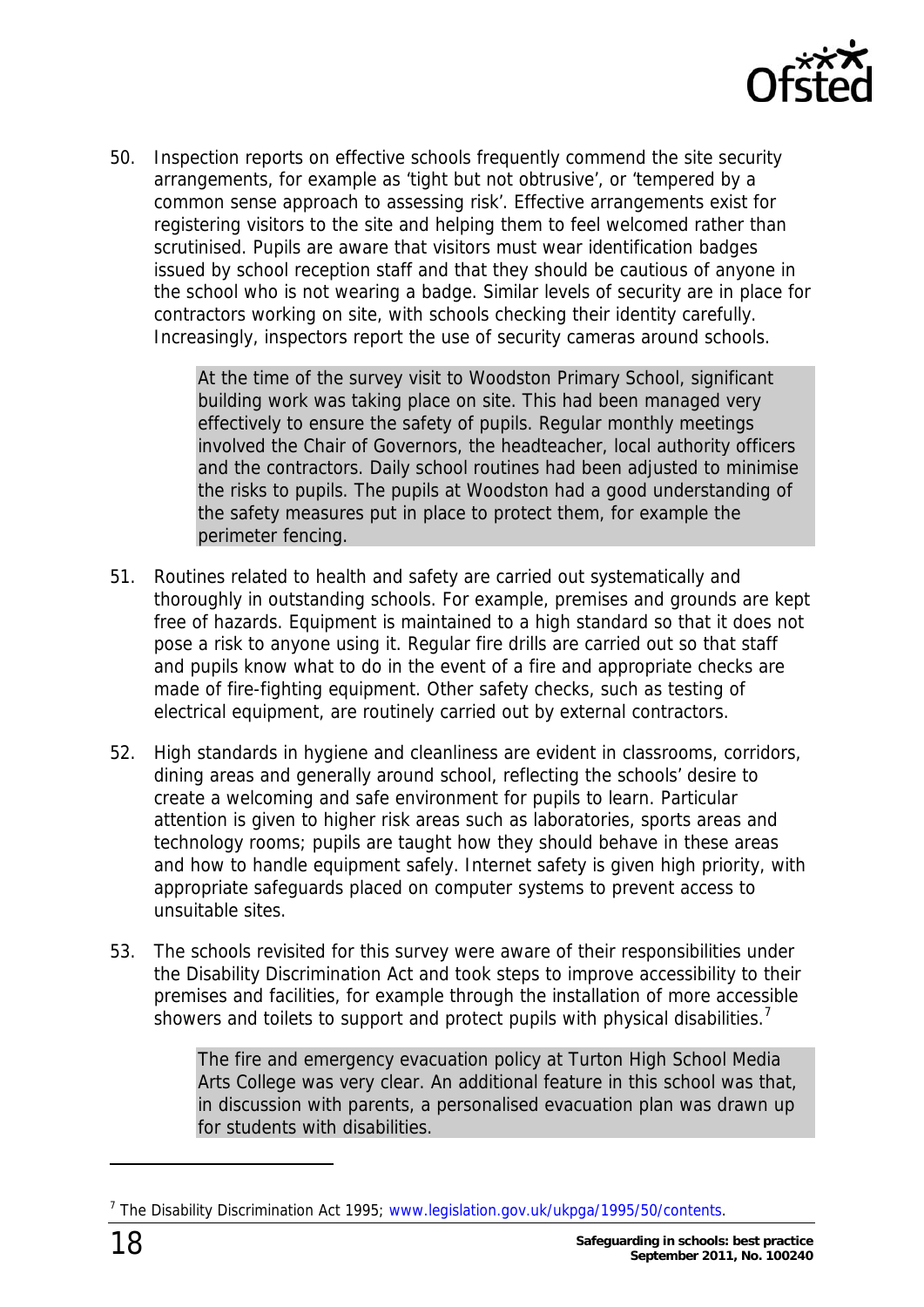

- 54. Older students have more freedom but are also expected to take more responsibility. At Turton High School Media Arts College, for example, the 'travel-to-school policy' provided guidance for students on using their own transport, including their own cars. It included expectations of behaviour and car parking arrangements.
- 55. Accurate and up-to-date records are kept for all aspects of health and safety; electronic communication systems are effective in helping all staff to contribute to them. Good systems are in place for reporting health and safety matters to governors, enabling them to check that high standards were being maintained.

## <span id="page-18-0"></span>**Promoting safeguarding through teaching and learning**

- 56. In outstanding schools, the curriculum is flexible, relevant and engages pupils' interest. It is also used to promote safeguarding, not least through teaching pupils how to stay safe, how to keep themselves from harm and how to take responsibility for their own and others' safety. Personal, social and health education (PSHE) plays a crucial part in teaching children and young people to recognise dangers and harmful situations and to know the preventative actions they can take to keep themselves safe. It can be a popular subject, seen as relevant to everyday life, with some aspects taught in specific sessions, such as sex and relationships education, and others taught across the curriculum. Effective PSHE programmes can also be tailored to local circumstances, for example where particular concerns in the neighbourhood have been identified.
- 57. Where safeguarding is given a high priority, however, senior managers ensure that it is a feature of all aspects of the curriculum, not just of PSHE. Teachers are expected to incorporate elements of safeguarding into their lesson objectives and schemes of work; consequently, safeguarding is seen as part of wider teaching and learning.
- 58. All schools in the survey were firm on internet safety, teaching pupils about the dangers to be aware of, including cyber bullying. However, school staff expressed concern about pupils' access to potentially harmful websites outside the school, where they may not have the same levels of protection. They stressed how essential it is that while pupils are in school they learn how to protect themselves so that they can transfer this awareness to their families. Two schools said that they ran extra sessions for families on internet awareness, but these were not always well attended.
- 59. All of the schools in the survey monitored pupils' use of the internet in school. The Vale of Evesham special school checked individual pupils very carefully and took steps to provide individual protection where it was needed; for example where monitoring showed an unwise interest in trying to access unsuitable websites. Pupils were taught the dangers of such behaviour and were required to sign contracts governing their use of the internet. Families were fully involved in this. The school had appointed a specialist technician with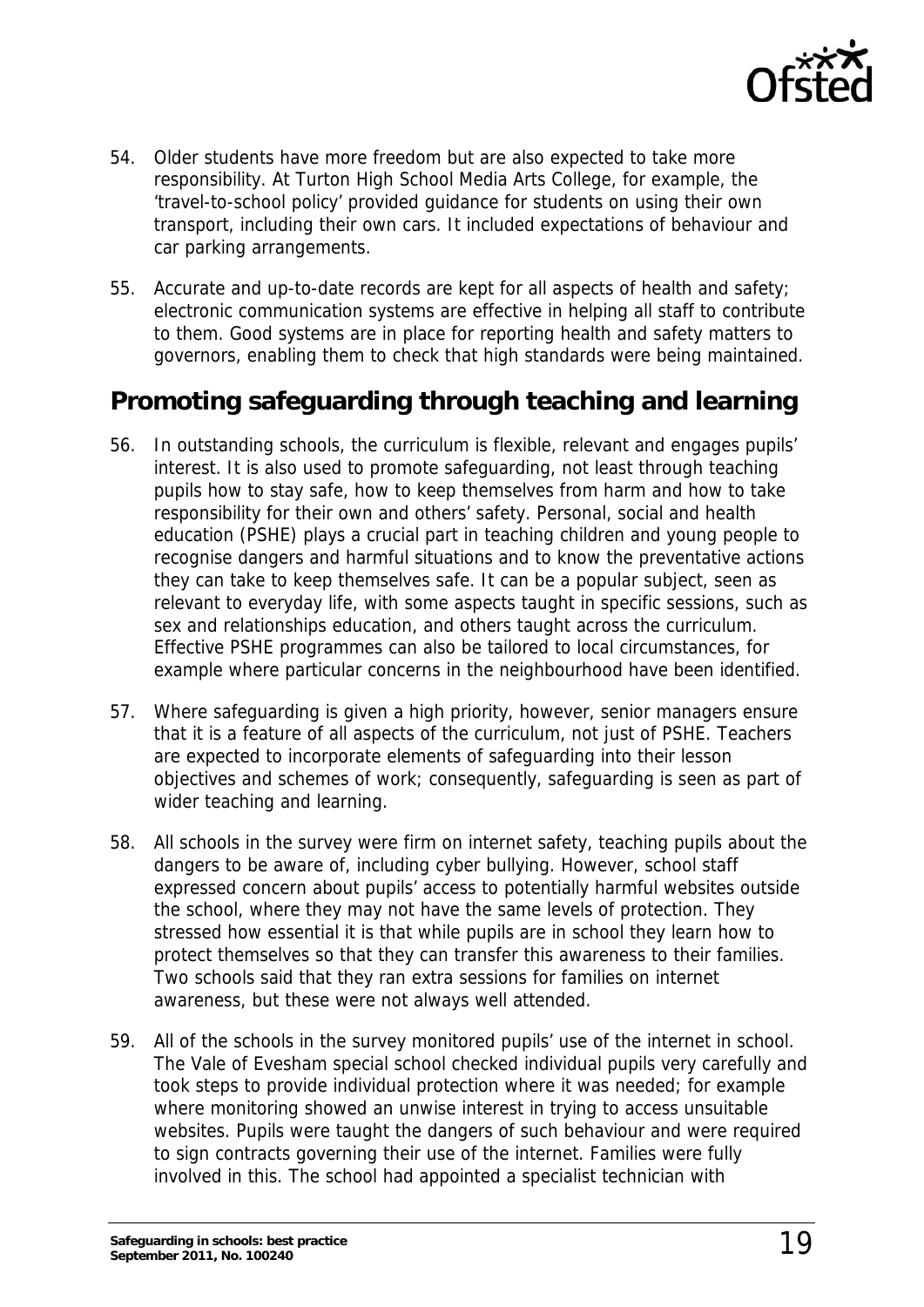

responsibility for this level of monitoring and protection of vulnerable young people who did not always recognise the dangers they placed themselves in.

60. A common feature in outstanding schools is the desire and success in including all pupils in all aspects of school life regardless of their needs and difficulties. Participation in the full curriculum is encouraged for all pupils, with steps taken where necessary to minimise the risks involved.

> At Stratton Upper School and Community College, there was a working farm on site which students were involved in running. They learnt very practical work skills as well as care and empathy for the animals. The students were routinely taught how to keep themselves safe in this environment. For example, they learnt to move safely and work safely around the farm site. Older students clearly used the language of risk assessment: 'in some situations we…'; 'it is likely that we would have to…'

61. Many schools make a positive contribution to the local community; this is a two-way process that usually involves them in making very good use of the wider community and visiting speakers to bring relevance to learning and to enhance pupils' understanding of safeguarding.

> At Congleton High School, police and fire officers came into lessons to speak to students about dangers and how to protect themselves and others from harm. Other visiting speakers, facilitated by local churches, brought stories of immediate relevance to young people; for example, input from former drug addicts and people who had been homeless was reported as having a powerful effect on young people when considering the choices they could make and their consequences.

62. The outstanding schools visited, generally responded well to local circumstances by tailoring the curriculum to address issues affecting pupils. For example, at Stratton Upper School and Community College, police statistics showed high levels of illegal drinking among female students. The school took action to tackle this in the curriculum and practically, which included joint work to set up a diversionary group for girls on Friday nights. At Monton Green Primary School teachers had put safeguarding at the centre of their curriculum planning map, identifying opportunities to promote and develop awareness of safeguarding across all subjects. Other examples of adapting to local circumstances are given in the examples below.

> At Turton High School Media Arts College, teachers routinely adapted their schemes of work and lesson planning to incorporate aspects of safeguarding wherever possible. This meant, for example, making clear the rules in potentially hazardous rooms, such as laboratories and workshops; in other lessons it could involve activities which encouraged students to relate to each other in a respectful manner, to cooperate and collaborate with others and to be aware of the impact of their own attitudes and behaviour on the safety and well-being of others.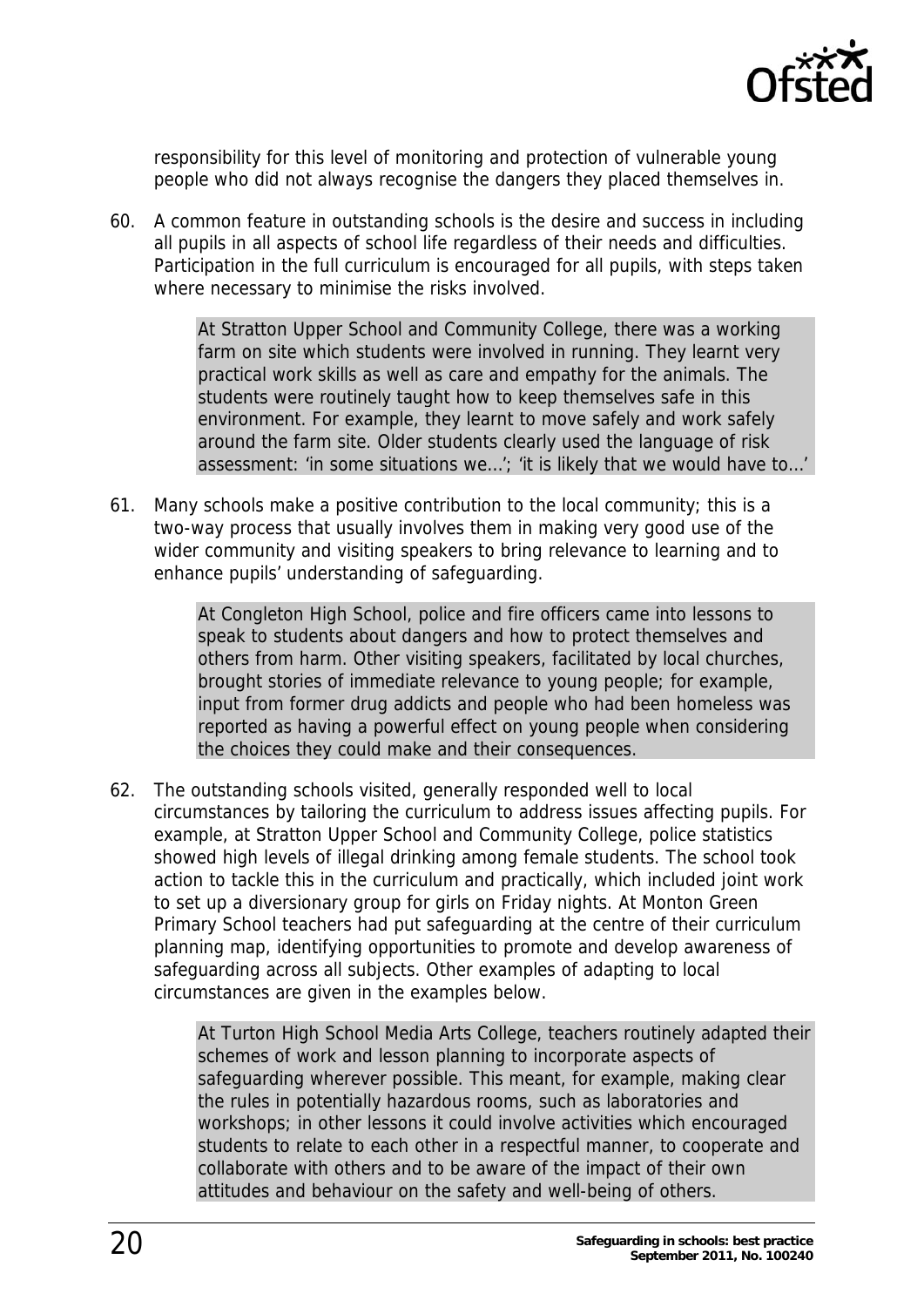

The local authority ran 'staying safe' programmes to help pupils at Woodston Primary School to learn about road safety. Also, pupils in Years 5 and 6 took the 'safety challenge', in which they were presented with a series of scenarios – for example by the river, at home, or at the scene of a fire – and were asked to identify the risks and dangers in each of these circumstances.

Staff at Ely Pupil Referral Unit had a range of vocational qualifications, apart from teaching, that provided expertise in working in different subjects, such as car mechanics or catering. Detailed risk assessments were carried out for all curriculum areas and general guidance was available for students for situations such as holding tools correctly, using sharp objects safely, handling corrosive substances and safe storage of chemicals. In addition, students were given specific and personalised health and safety guidance in lessons. The curriculum prepared students well for risk beyond the classroom, for example when out on visits or work experience placements. This built their confidence and feeling of security.

63. Through the curriculum, pupils are taught the skills they will need for adult life. At Green Lane Community Special School, for example, the independent travel programme was a key element of the curriculum.

> Pupils were taught in a structured and safe manner to travel within the local area using roads and public transport safely. They were taught the procedures to follow if things went wrong and this gave them confidence and helped them to be less reliant on others. Families were fully involved at all stages so that they were aware of the risks involved and the steps put in place to minimise them.

- 64. Two of the schools visited had successfully achieved the UNICEF Rights Respecting Schools Award. This had a positive effect on their ethos and on pupils' sense of ownership and responsibility for themselves, the environment and other people. They had successfully promoted empowerment of pupils and contributed exceptionally well to their safety.
- 65. The schools visited emphasised that safeguarding was as much about pupils' emotional and mental well-being as it was about their physical well-being.

Turton High School and Media Arts College had taken additional steps to help students to recognise signs of mental or emotional stress and to seek support. Students had been involved in creating a website offering information and advice about mental health issues.

66. Attendance in these outstanding schools is carefully monitored, so that both the staff and parents know where the children and young people are at all times. All possible steps are taken to ensure that pupils attend school and unexplained or unauthorised absences are followed up speedily and rigorously. Such close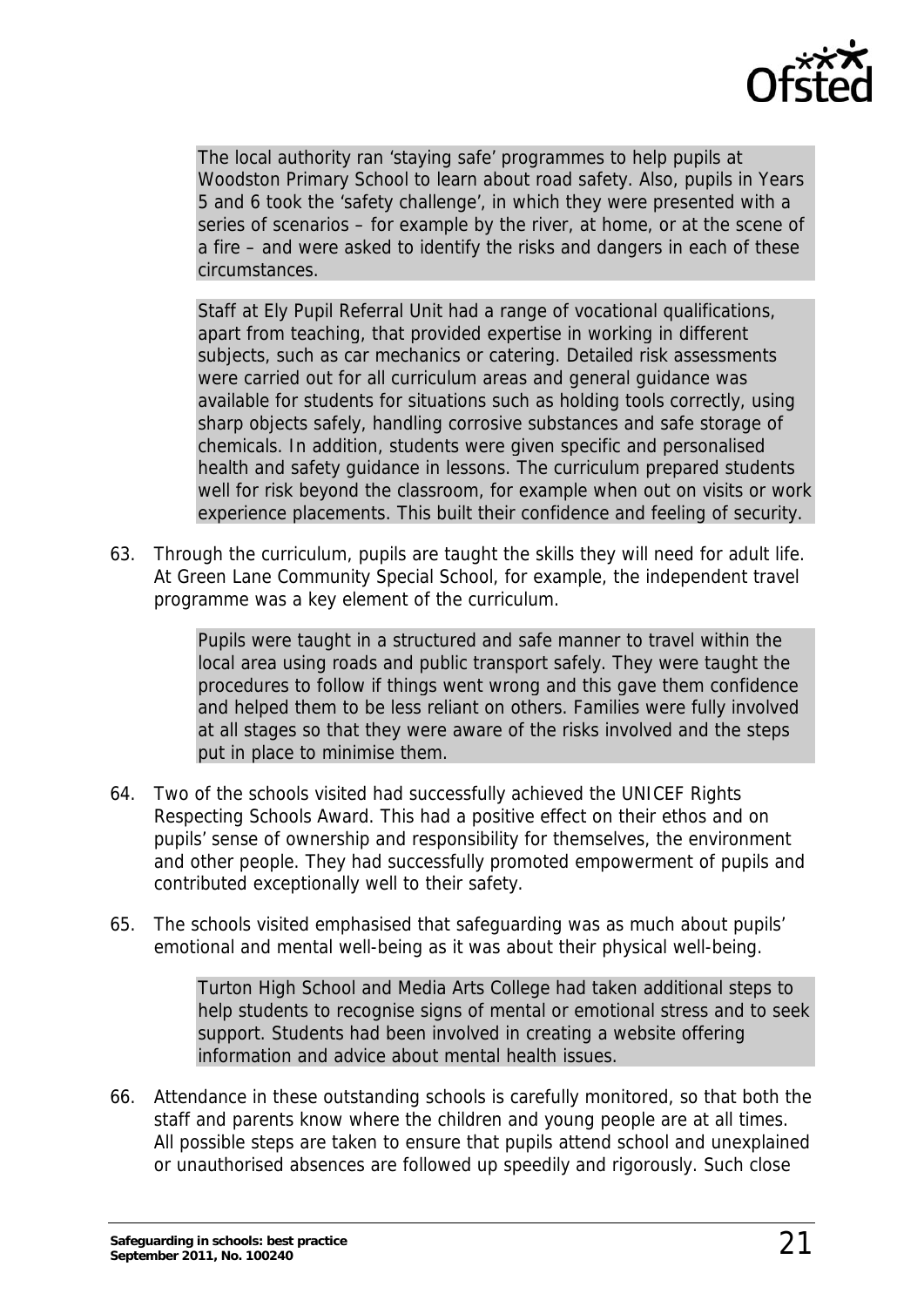

attention to the issue of attendance contributes strongly to the creation of an environment in which pupils' safety is paramount.

- 67. In outstanding schools, behaviour is invariably good or outstanding and this contributes significantly to pupils feeling safe. A culture of care is created where pupils are tolerant and respectful of each other and accept individual differences. There is a strong focus on developing social and emotional skills; as pupils mature they are able to reflect on their own and others' rights and responsibilities. Children and young people have confidence in their schools and trust the adults who work with them. Staff are approachable and helpful. Pupils feel secure and well protected, a feature reflected in positive attitudes to their school. Positive relationships are evident throughout; staff and pupils feel safe.
- 68. Courteous and responsible behaviour is expected in all of the schools visited. Pupils are taught to behave in this way and are involved in drawing up codes of conduct. They understand and accept the consequences for any misdemeanours.

At Woodston Primary School, the pupils' charter on rights and responsibilities encouraged responsibility and maturity not just in lessons but throughout the school day. The school's anti-bullying policy was very easy to understand and provided clear messages about what constitutes bullying and what pupils could do to tackle it. The impact of this approach is seen in the rarity of incidents of bullying or inappropriate behaviour and fixed-term exclusions.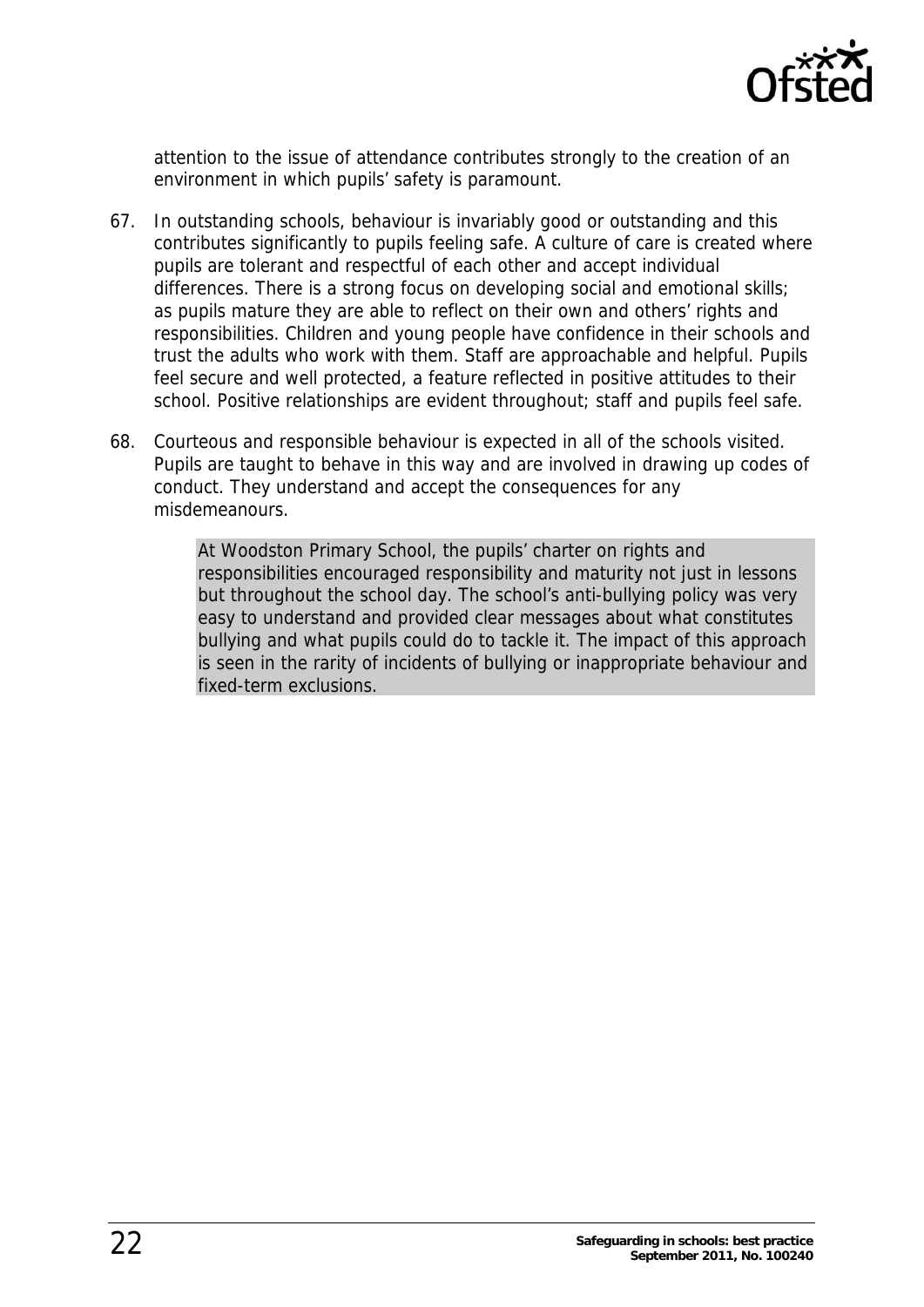

# <span id="page-22-0"></span>**Notes**

Ofsted inspectors revisited a sample of 12 schools in 2010. They were selected from the 19% of maintained primary, secondary and special schools, residential special schools and pupil referral units where safeguarding had been judged outstanding in section 5 inspections carried out between September 2009 and July 2010. Inspectors visited one pupil referral unit, one residential special school, one special school, four primary schools and five secondary schools.

Schools were invited to present the main features that had contributed to the outstanding provision and discuss these with inspectors. They organised the programme for the day and arranged for inspectors to speak with a range of people who could provide detail about their safeguarding practice. For example, discussions were held with senior managers, teaching staff, administrative and support staff, governors, pupils and parents/carers, external partners and local authority officers; although not all these people were interviewed in every school. Inspectors also scrutinised documents which showed evidence of safeguarding policies and records and undertook a tour of the school premises.

# <span id="page-22-1"></span>**Further information**

Relevant, current government requirements for safeguarding in educational settings are set out in two key documents:

Safeguarding children and safer recruitment in education, Department for Education, 2006; [www.education.gov.uk/publications/standard/publicationdetail/page1/DFES-](http://www.education.gov.uk/publications/standard/publicationdetail/page1/DFES-04217-2006)[04217-2006](http://www.education.gov.uk/publications/standard/publicationdetail/page1/DFES-04217-2006).

Working together to safeguard children: a guide to inter-agency working to safeguard and promote the welfare of children, Department for Education, 2010; [www.education.gov.uk/publications/standard/publicationdetail/page1/DCSF-00305-](http://www.education.gov.uk/publications/standard/publicationdetail/page1/DCSF-00305-2010) [2010.](http://www.education.gov.uk/publications/standard/publicationdetail/page1/DCSF-00305-2010)